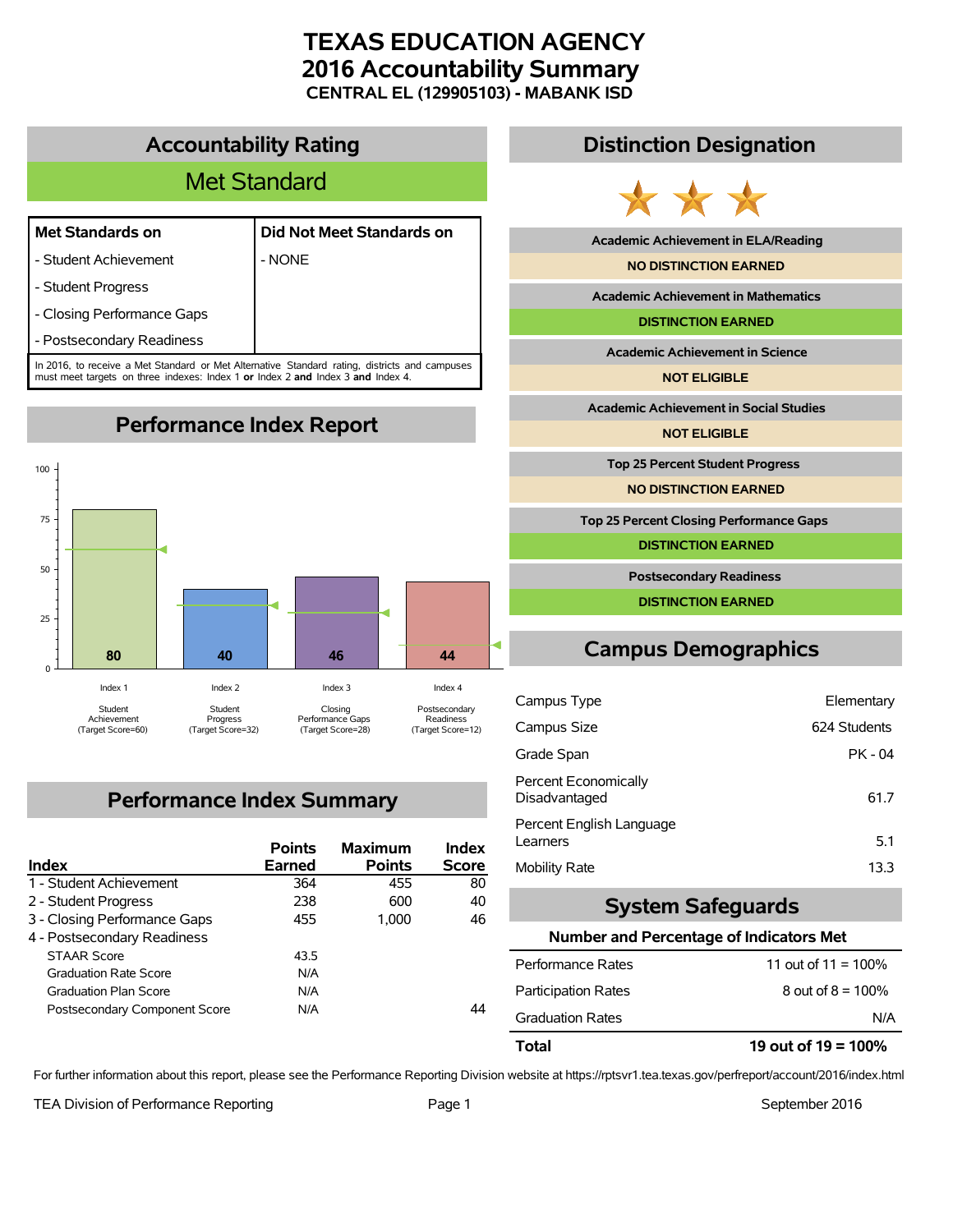## **TEXAS EDUCATION AGENCY 2016 Index 1: Student Achievement Calculation Report CENTRAL EL (129905103) - MABANK ISD**

|                                     |         |                    |         |                          |                          |       | % Level II          |               |
|-------------------------------------|---------|--------------------|---------|--------------------------|--------------------------|-------|---------------------|---------------|
|                                     |         |                    |         |                          | <b>Social</b>            |       | <b>Satisfactory</b> | Index         |
|                                     | Reading | <b>Mathematics</b> | Writing | <b>Science</b>           | <b>Studies</b>           | Total | <b>Standard</b>     | <b>Points</b> |
| # at Level II Satisfactory Standard | 143     | 156                | 65      | $\overline{\phantom{0}}$ | $\overline{\phantom{0}}$ | 364   |                     |               |
| <b>Total Tests</b>                  | 184     | 184                | 87      | $\sim$                   | $\overline{\phantom{0}}$ | 455   | 80                  | 80            |
| Index 1 Score (Target $= 60$ )      |         |                    |         |                          |                          |       |                     | 80            |

\* Indicates results are masked due to small numbers to protect student confidentiality.

- Indicates there are no students in the subject.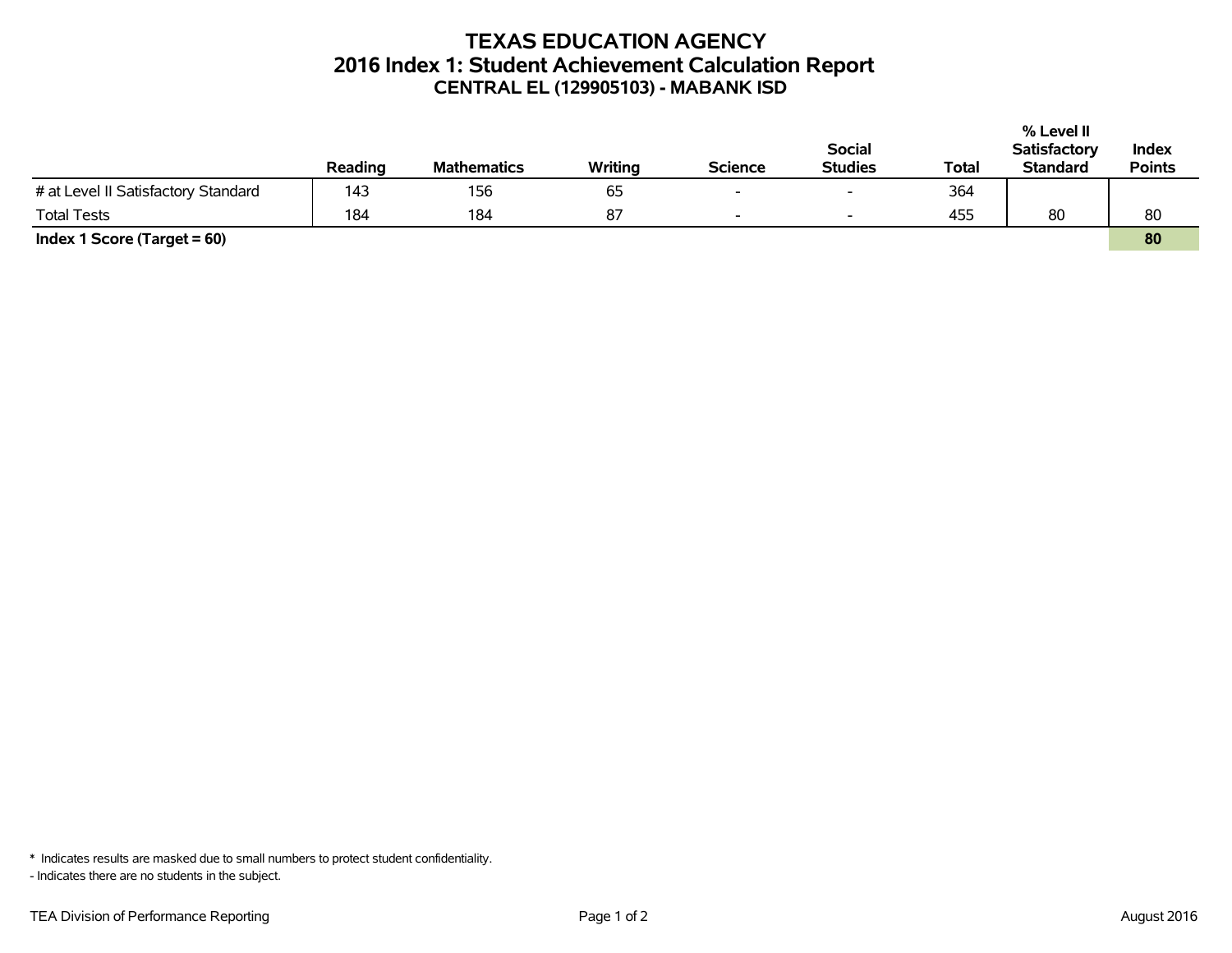## **TEXAS EDUCATION AGENCY 2016 Index 1: Student Achievement Data Table CENTRAL EL (129905103) - MABANK ISD**

|                                                                           |                 |                  |                 |       |                          |        |                          | Two or           |                  |               |            |  |
|---------------------------------------------------------------------------|-----------------|------------------|-----------------|-------|--------------------------|--------|--------------------------|------------------|------------------|---------------|------------|--|
|                                                                           | All             | African          |                 |       | American                 |        | <b>Pacific</b>           | More             | <b>Special</b>   | Econ          |            |  |
|                                                                           | <b>Students</b> | American         | <b>Hispanic</b> | White | Indian                   | Asian  | <b>Islander</b>          | Races            | Ed               | <b>Disadv</b> | <b>ELL</b> |  |
| 2016 STAAR Performance                                                    |                 |                  |                 |       |                          |        |                          |                  |                  |               |            |  |
| <b>All Subjects</b>                                                       |                 |                  |                 |       |                          |        |                          |                  |                  |               |            |  |
| Percent of Tests                                                          |                 |                  |                 |       |                          |        |                          |                  |                  |               |            |  |
| % at Level II Satisfactory Standard                                       | 80%             | 73%              | 74%             | 81%   | $\overline{\phantom{a}}$ | 100%   | $\overline{\phantom{a}}$ | 92%              | 33%              | 74%           | 47%        |  |
| Number of Tests                                                           |                 |                  |                 |       |                          |        |                          |                  |                  |               |            |  |
| # at Level II Satisfactory Standard                                       | 364             | $\bf 8$          | 52              | 287   | $\overline{\phantom{a}}$ | 5      | $\overline{\phantom{a}}$ | 12               | 16               | 153           | 7          |  |
| <b>Total Tests</b>                                                        | 455             | 11               | 70              | 356   |                          | 5      |                          | 13               | 48               | 206           | 15         |  |
| Reading<br>Percent of Tests                                               |                 |                  |                 |       |                          |        |                          |                  |                  |               |            |  |
| % at Level II Satisfactory Standard                                       | 78%             | $\ast$           | 67%             | 79%   |                          | $\ast$ | $\overline{\phantom{a}}$ | 100%             | 32%              | 71%           |            |  |
| Number of Tests                                                           |                 |                  |                 |       |                          |        |                          |                  |                  |               |            |  |
| # at Level II Satisfactory Standard                                       | 143             | $\ast$           | 18              | 114   |                          | $\ast$ |                          | 5                | 6                | 59            | $\ast$     |  |
| <b>Total Tests</b>                                                        | 184             | $\ast$           | 27              | 145   |                          | $\ast$ |                          | 5                | 19               | 83            |            |  |
| <b>Mathematics</b><br>Percent of Tests                                    |                 |                  |                 |       |                          |        |                          |                  |                  |               |            |  |
| % at Level II Satisfactory Standard                                       | 85%             | $\ast$           | 81%             | 86%   | $\overline{\phantom{a}}$ | $\ast$ | $\blacksquare$           | 100%             | 42%              | 81%           |            |  |
| Number of Tests                                                           |                 |                  |                 |       |                          |        |                          |                  |                  |               |            |  |
| # at Level II Satisfactory Standard                                       | 156             | $\ast$           | 22              | 124   |                          | $\ast$ |                          | 5                | 8                | 67            |            |  |
| <b>Total Tests</b>                                                        | 184             | $\ast$           | 27              | 145   |                          | $\ast$ |                          | 5                | 19               | 83            |            |  |
| Writing<br>Percent of Tests                                               |                 |                  |                 |       |                          |        |                          |                  |                  |               |            |  |
| % at Level II Satisfactory Standard                                       | 75%             | $\ast$           | 75%             | 74%   |                          | $\ast$ |                          | $\ast$           | $\ast$           | 68%           |            |  |
| Number of Tests                                                           |                 |                  |                 |       |                          |        |                          |                  |                  |               |            |  |
| # at Level II Satisfactory Standard                                       | 65              | $\ast$<br>$\ast$ | 12              | 49    |                          | $\ast$ |                          | $\ast$<br>$\ast$ | $\ast$<br>$\ast$ | 27            |            |  |
| <b>Total Tests</b>                                                        | 87              |                  | 16              | 66    |                          |        |                          |                  |                  | 40            |            |  |
| <b>Science</b><br>Percent of Tests<br>% at Level II Satisfactory Standard |                 |                  |                 |       |                          |        |                          |                  |                  |               |            |  |
| Number of Tests                                                           |                 |                  |                 |       |                          |        |                          |                  |                  |               |            |  |
| # at Level II Satisfactory Standard                                       |                 |                  |                 |       |                          |        |                          |                  |                  |               |            |  |
| <b>Total Tests</b>                                                        |                 |                  |                 |       |                          |        |                          |                  |                  |               |            |  |
| <b>Social Studies</b><br>Percent of Tests                                 |                 |                  |                 |       |                          |        |                          |                  |                  |               |            |  |
| % at Level II Satisfactory Standard                                       |                 |                  |                 |       |                          |        |                          |                  |                  |               |            |  |
| Number of Tests                                                           |                 |                  |                 |       |                          |        |                          |                  |                  |               |            |  |
| # at Level II Satisfactory Standard<br><b>Total Tests</b>                 |                 |                  |                 |       |                          |        |                          |                  |                  |               |            |  |
|                                                                           |                 |                  |                 |       |                          |        |                          |                  |                  |               |            |  |

\* Indicates results are masked due to small numbers to protect student confidentiality.

\*\* When only one racial/ethnic group is masked, then the second smallest racial/ethnic group is masked (regardless of size).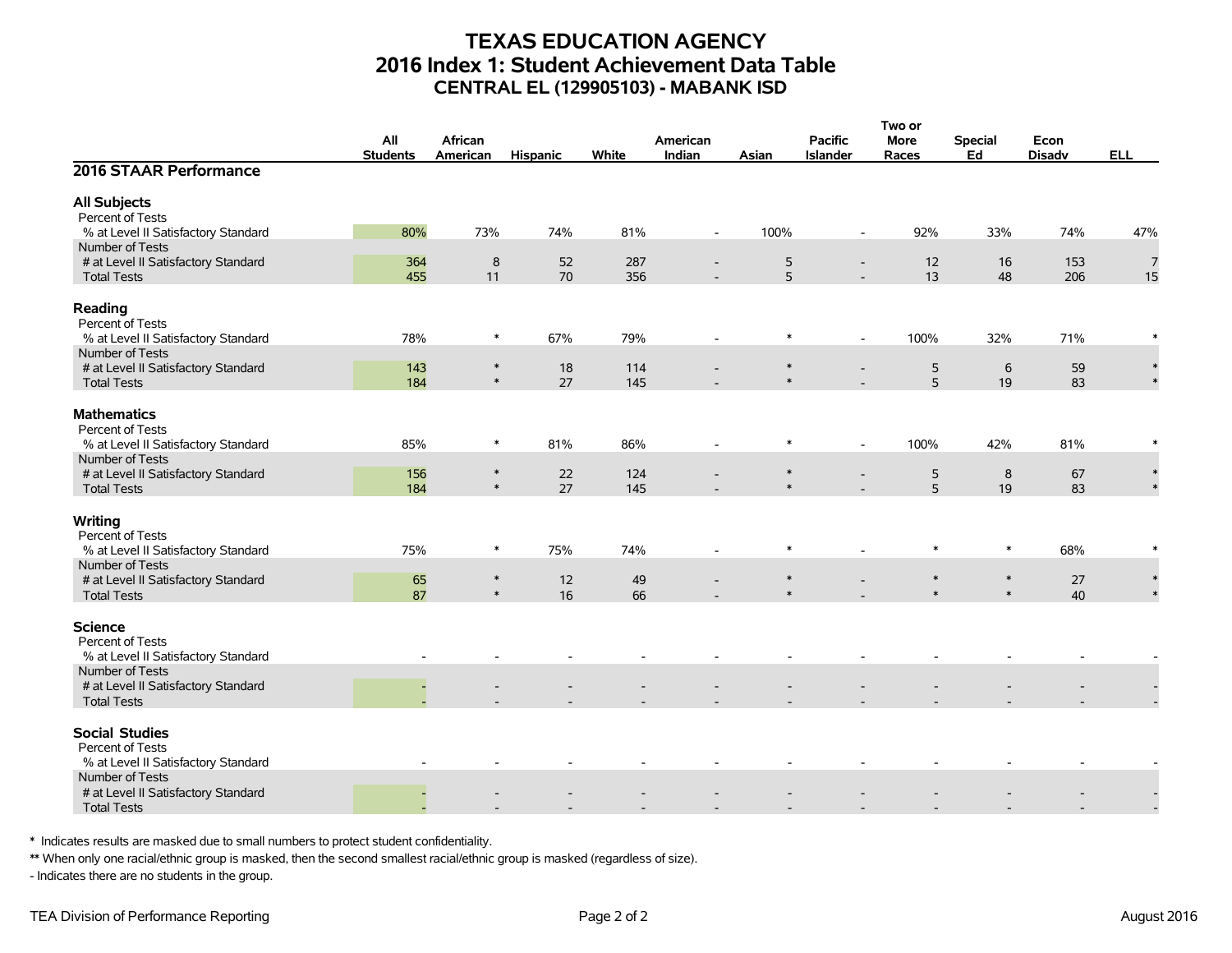## **TEXAS EDUCATION AGENCY 2016 Index 2: Student Progress Calculation Report CENTRAL EL (129905103) - MABANK ISD**

| <b>Overall Progress (All Subjects)</b> |                        |                     |          |       |                    |       |                            | Two or        |                      | ELL                              |                               |                                 |
|----------------------------------------|------------------------|---------------------|----------|-------|--------------------|-------|----------------------------|---------------|----------------------|----------------------------------|-------------------------------|---------------------------------|
| <b>STAAR Weighted Progress Rate</b>    | All<br><b>Students</b> | African<br>American | Hispanic | White | American<br>Indian | Asian | <b>Pacific</b><br>Islander | More<br>Races | <b>Special</b><br>Ed | (Current &<br><b>Monitored</b> ) | <b>Total</b><br><b>Points</b> | <b>Maximum</b><br><b>Points</b> |
| Number of Tests                        | 178                    |                     | 38       | 130   |                    |       |                            |               |                      |                                  |                               |                                 |
| # Met or Exceeded Progress             | 106                    |                     | 23       | 76    |                    |       |                            |               |                      |                                  |                               |                                 |
| # Exceeded Progress                    | 32                     |                     | 10       | 19    |                    |       |                            |               |                      |                                  |                               |                                 |
| % Met or Exceeded Progress             | 60                     |                     | 61       | 58    |                    |       |                            |               |                      |                                  |                               |                                 |
| % Exceeded Progress                    | 18                     |                     | 26       | 15    |                    |       |                            |               |                      |                                  |                               |                                 |
| Total                                  | 78                     |                     | 87       | 73    |                    |       |                            |               |                      |                                  | 238                           | 600                             |
| Index 2 Score (Target $= 32$ )         |                        |                     |          |       |                    |       |                            |               |                      |                                  |                               | 40                              |

\* Indicates results are masked due to small numbers to protect student confidentiality.

\*\* When only one racial/ethnic group is masked, then the second smallest racial/ethnic group is masked (regardless of size).

Blank cells above represent student group indicators that do not meet the minimum size criteria.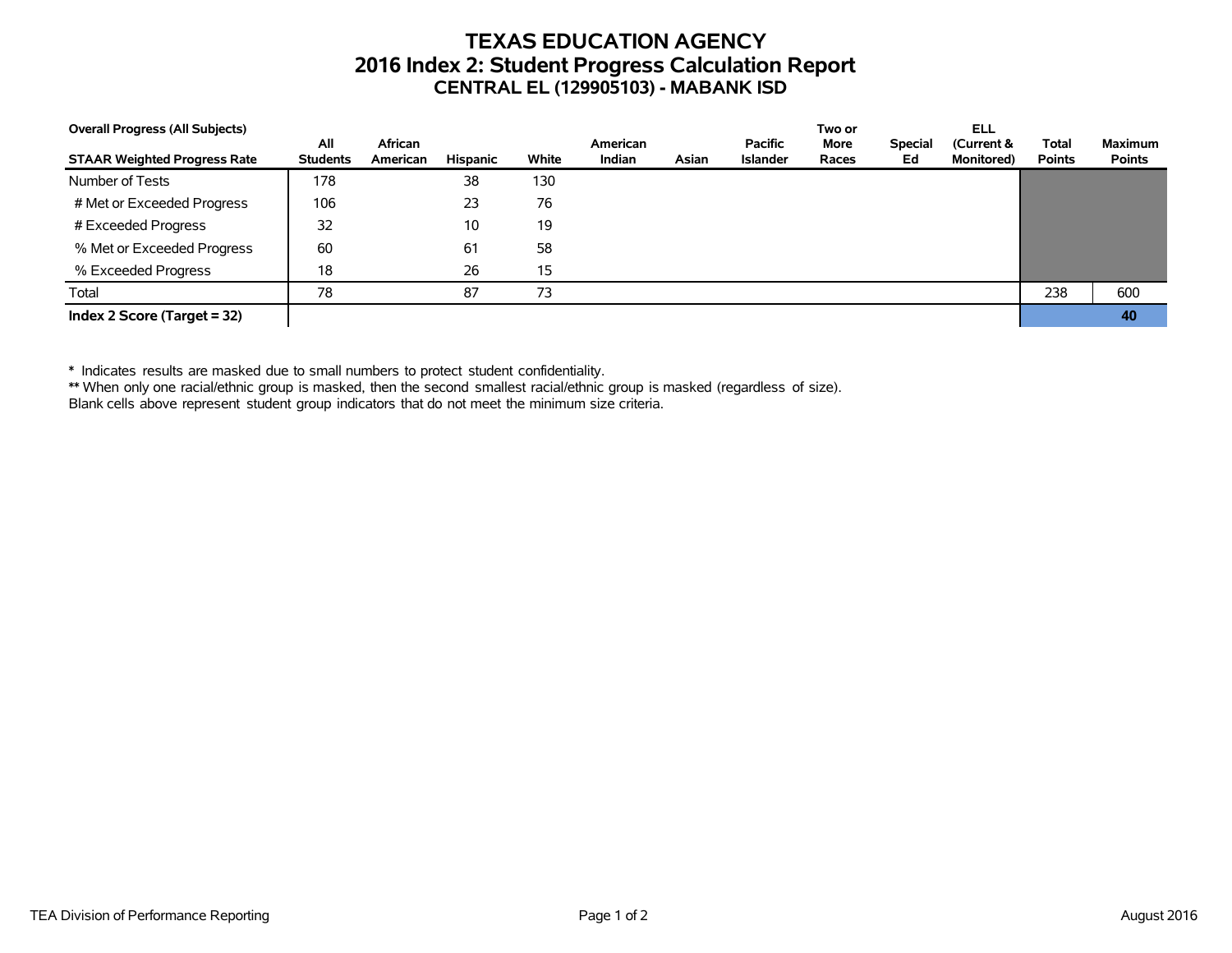## **TEXAS EDUCATION AGENCY 2016 Index 2: Student Progress Data Table CENTRAL EL (129905103) - MABANK ISD**

|                            |                 |          |                 |                |                          |        |                 |                   |                | <b>ELL</b>        |            |
|----------------------------|-----------------|----------|-----------------|----------------|--------------------------|--------|-----------------|-------------------|----------------|-------------------|------------|
|                            | All             | African  |                 |                | American                 |        | <b>Pacific</b>  | Two or            | <b>Special</b> | (Current &        | <b>ELL</b> |
|                            | <b>Students</b> | American | <b>Hispanic</b> | White          | <b>Indian</b>            | Asian  | <b>Islander</b> | <b>More Races</b> | Ed             | <b>Monitored)</b> | (Current)  |
| 2016 STAAR Performance     |                 |          |                 |                |                          |        |                 |                   |                |                   |            |
| <b>All Subjects</b>        |                 |          |                 |                |                          |        |                 |                   |                |                   |            |
| Number of Tests            | 178             |          | 38              | 130            |                          |        |                 |                   |                |                   |            |
| # Met or Exceeded Progress | 106             |          | 23              | 76             | $\overline{\phantom{a}}$ | $\ast$ |                 | $\ast$            |                | $\ast$<br>$\ast$  | n/a        |
| # Exceeded Progress        | 32              |          | 10              | 19             | $\overline{\phantom{0}}$ | $\ast$ |                 | $\ast$            |                | $\ast$            | n/a        |
| % Met or Exceeded Progress | 60%             |          | 61%             | 58%            | $\overline{\phantom{0}}$ | $\ast$ |                 | $\ast$            |                | $\ast$<br>$\ast$  | n/a        |
| % Exceeded Progress        | 18%             |          | 26%             | 15%            |                          | $\ast$ |                 | $\ast$            |                | $\ast$<br>$\ast$  | n/a        |
| Reading                    |                 |          |                 |                |                          |        |                 |                   |                |                   |            |
| Number of Tests            | 89              |          |                 | 65             |                          |        |                 |                   |                |                   |            |
| # Met or Exceeded Progress | 51              |          | $\ast$          | 38             | $\overline{\phantom{a}}$ | $\ast$ |                 | $\ast$            |                | $\ast$<br>$\ast$  | n/a        |
| # Exceeded Progress        | 13              |          | $\ast$          | $\overline{ }$ |                          | $\ast$ |                 | $\ast$            |                | $\ast$            | n/a        |
| % Met or Exceeded Progress | 57%             |          | $\ast$          | 58%            | $\overline{\phantom{0}}$ | $\ast$ |                 | $\ast$            |                | $\ast$<br>$\ast$  | n/a        |
| % Exceeded Progress        | 15%             |          | $\ast$          | 11%            |                          | $\ast$ |                 | $\ast$            |                | $\ast$<br>$\ast$  | n/a        |
| <b>Mathematics</b>         |                 |          |                 |                |                          |        |                 |                   |                |                   |            |
| Number of Tests            | 89              |          | 19              | 65             | $\overline{\phantom{a}}$ | $\ast$ |                 |                   |                |                   |            |
| # Met or Exceeded Progress | 55              | $\ast$   | 14              | 38             | $\overline{\phantom{0}}$ | $\ast$ |                 | $\ast$            |                | $\ast$            | n/a        |
| # Exceeded Progress        | 19              | $\ast$   | 6               | 12             |                          | $\ast$ |                 | $\ast$            |                | $\ast$            | n/a        |
| % Met or Exceeded Progress | 62%             | $\ast$   | 74%             | 58%            |                          | $\ast$ |                 | $\ast$            |                | $\ast$<br>$\ast$  | n/a        |
| % Exceeded Progress        | 21%             | $\ast$   | 32%             | 18%            |                          | $\ast$ |                 | $\ast$            |                | $\ast$            | n/a        |

\* Indicates results are masked due to small numbers to protect student confidentiality.

\*\* When only one racial/ethnic group is masked, then the second smallest racial/ethnic group is masked (regardless of size).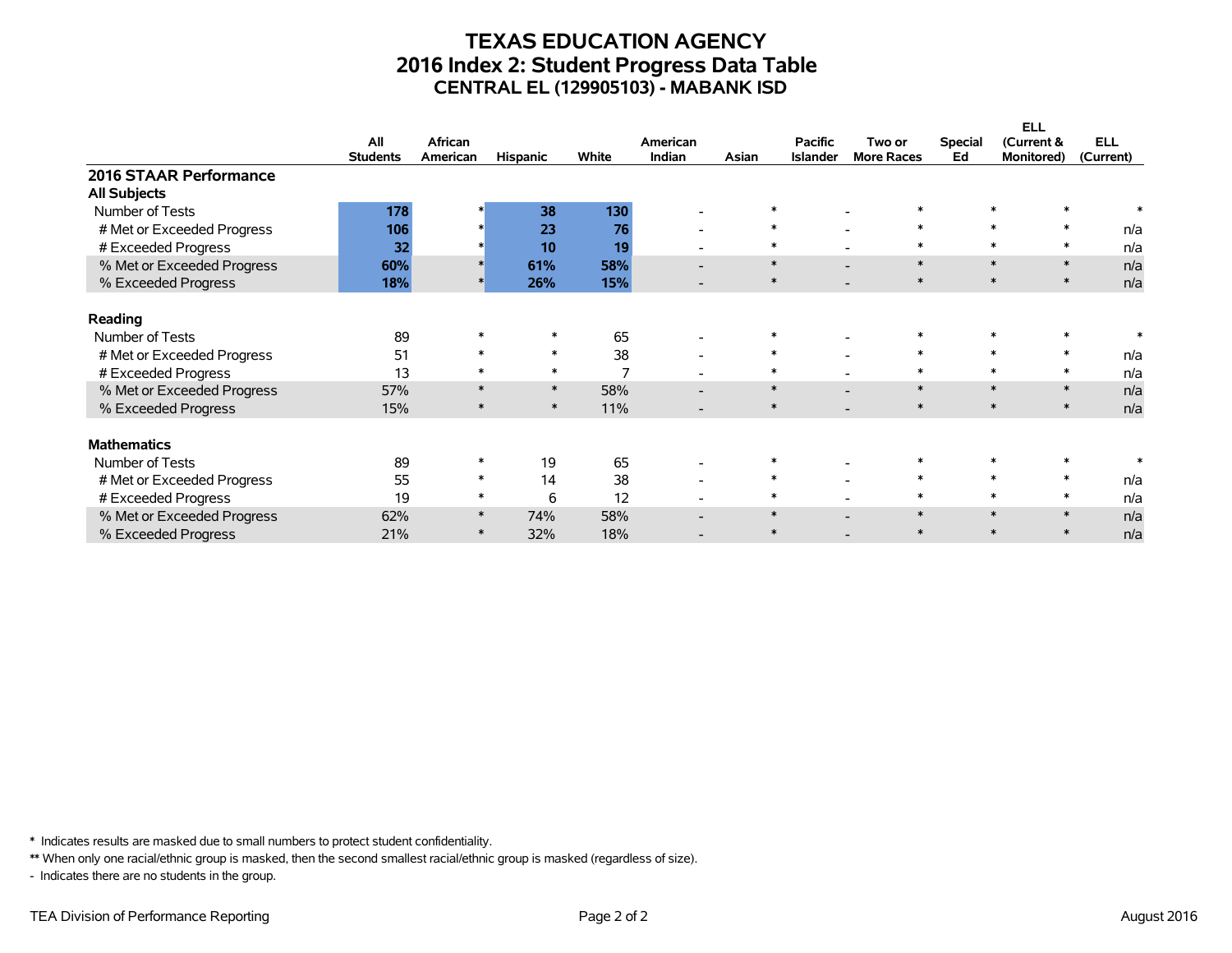## **TEXAS EDUCATION AGENCY 2016 Index 3: Closing Performance Gaps Calculation Report CENTRAL EL (129905103) - MABANK ISD**

#### **Overall Performance**

| <b>STAAR Weighted Performance Rate</b> | Econ<br><b>Disadv</b> | <b>Hispanic</b> | <b>Total</b><br><b>Points</b> | <b>Maximum</b><br><b>Points</b> |
|----------------------------------------|-----------------------|-----------------|-------------------------------|---------------------------------|
| Reading                                | 87                    | 82              | 169                           | 400                             |
| <b>Mathematics</b>                     | 100                   | 103             | 203                           | 400                             |
| Writing                                | 83                    | 0               | 83                            | 200                             |
| Science                                | 0                     | 0               | 0                             | 0                               |
| Social Studies                         | 0                     | 0               | 0                             | 0                               |
| Total                                  |                       |                 | 455                           | 1000                            |
| Index 3 Score (Target $= 28$ )         |                       |                 |                               | 46                              |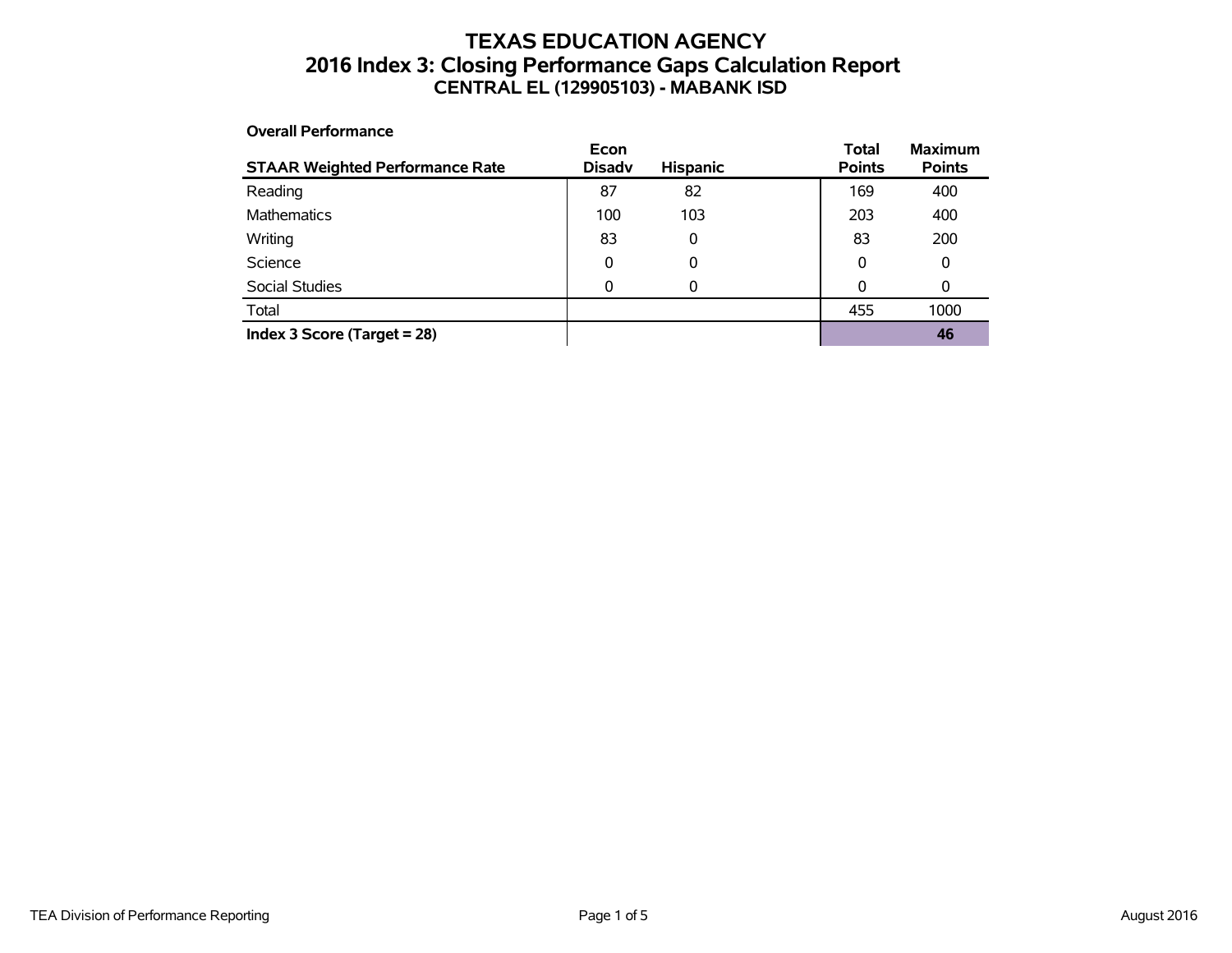## **TEXAS EDUCATION AGENCY 2016 Index 3: Closing Performance Gaps Calculation Report CENTRAL EL (129905103) - MABANK ISD**

**Reading Performance**

|                                          | Econ          |                 | <b>Maximum</b><br><b>Total</b> |
|------------------------------------------|---------------|-----------------|--------------------------------|
| <b>STAAR Weighted Performance Rate</b>   | <b>Disady</b> | <b>Hispanic</b> | <b>Points</b><br><b>Points</b> |
| Number of Tests                          | 83            | ∗               |                                |
| # Level II Satisfactory Standard         | 59            | $\ast$          |                                |
| # Advanced Standard                      | 13            | $\ast$          |                                |
| % Level II Satisfactory Standard         | 71            | $\ast$          |                                |
| % Advanced Standard                      | 16            | $\ast$          |                                |
| <b>Reading Weighted Performance Rate</b> | 87            | 82              | 169<br>400                     |

#### **Mathematics Performance**

|                                              | Econ          |                 | <b>Total</b>  | <b>Maximum</b> |
|----------------------------------------------|---------------|-----------------|---------------|----------------|
| <b>STAAR Weighted Performance Rate</b>       | <b>Disady</b> | <b>Hispanic</b> | <b>Points</b> | <b>Points</b>  |
| Number of Tests                              | 83            | 27              |               |                |
| # Level II Satisfactory Standard             | 67            | 22              |               |                |
| # Advanced Standard                          | 16            | 6               |               |                |
| % Level II Satisfactory Standard             | 81            | 81              |               |                |
| % Advanced Standard                          | 19            | 22              |               |                |
| <b>Mathematics Weighted Performance Rate</b> | 100           | 103             | 203           | 400            |

#### **Writing Performance**

|                                          | Econ          |                 | <b>Total</b>  | <b>Maximum</b> |
|------------------------------------------|---------------|-----------------|---------------|----------------|
| <b>STAAR Weighted Performance Rate</b>   | <b>Disady</b> | <b>Hispanic</b> | <b>Points</b> | <b>Points</b>  |
| Number of Tests                          | 40            | ж               |               |                |
| # Level II Satisfactory Standard         | 27            | $\ast$          |               |                |
| # Advanced Standard                      | 6             | ∗               |               |                |
| % Level II Satisfactory Standard         | 68            | ∗               |               |                |
| % Advanced Standard                      | 15            | ∗               |               |                |
| <b>Writing Weighted Performance Rate</b> | 83            | 0               | 83            | 200            |

\* Indicates results are masked due to small numbers to protect student confidentiality.

\*\* When only one racial/ethnic group is masked, then the second smallest racial/ethnic group is masked (regardless of size).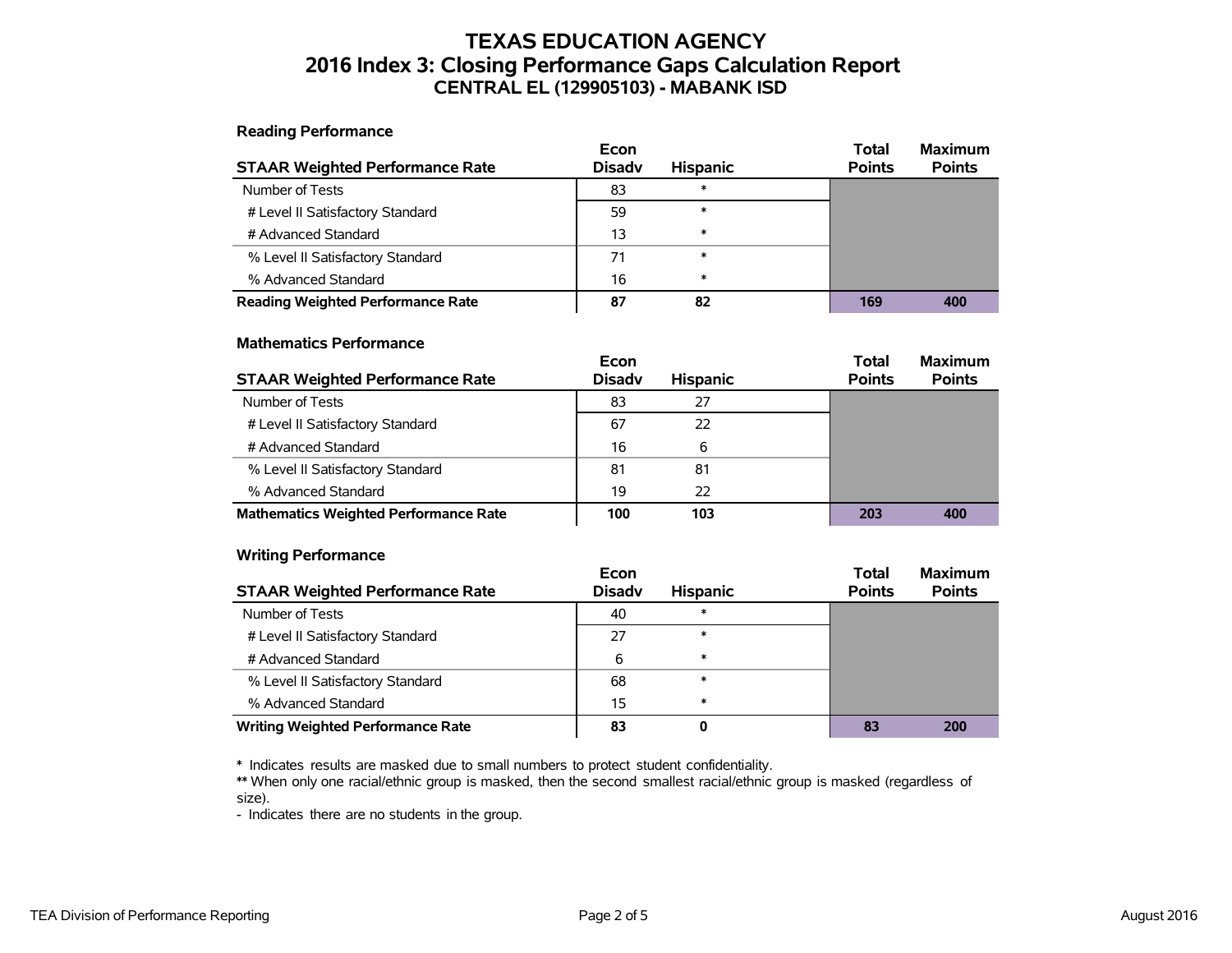## **TEXAS EDUCATION AGENCY 2016 Index 3: Closing Performance Gaps Calculation Report CENTRAL EL (129905103) - MABANK ISD**

#### **Science Performance**

|                                          | Econ          |                 | <b>Total</b>  | <b>Maximum</b> |
|------------------------------------------|---------------|-----------------|---------------|----------------|
| <b>STAAR Weighted Performance Rate</b>   | <b>Disadv</b> | <b>Hispanic</b> | <b>Points</b> | <b>Points</b>  |
| Number of Tests                          |               |                 |               |                |
| # Level II Satisfactory Standard         |               |                 |               |                |
| # Advanced Standard                      |               |                 |               |                |
| % Level II Satisfactory Standard         |               |                 |               |                |
| % Advanced Standard                      |               |                 |               |                |
| <b>Science Weighted Performance Rate</b> |               |                 |               |                |

#### **Social Studies Performance**

|                                                 | Econ                     |                 | <b>Total</b>  | <b>Maximum</b> |
|-------------------------------------------------|--------------------------|-----------------|---------------|----------------|
| <b>STAAR Weighted Performance Rate</b>          | <b>Disadv</b>            | <b>Hispanic</b> | <b>Points</b> | <b>Points</b>  |
| Number of Tests                                 |                          |                 |               |                |
| # Level II Satisfactory Standard                |                          |                 |               |                |
| # Advanced Standard                             | $\overline{\phantom{0}}$ |                 |               |                |
| % Level II Satisfactory Standard                |                          |                 |               |                |
| % Advanced Standard                             |                          |                 |               |                |
| <b>Social Studies Weighted Performance Rate</b> |                          |                 |               |                |

\* Indicates results are masked due to small numbers to protect student confidentiality.

\*\* When only one racial/ethnic group is masked, then the second smallest racial/ethnic group is masked (regardless of size).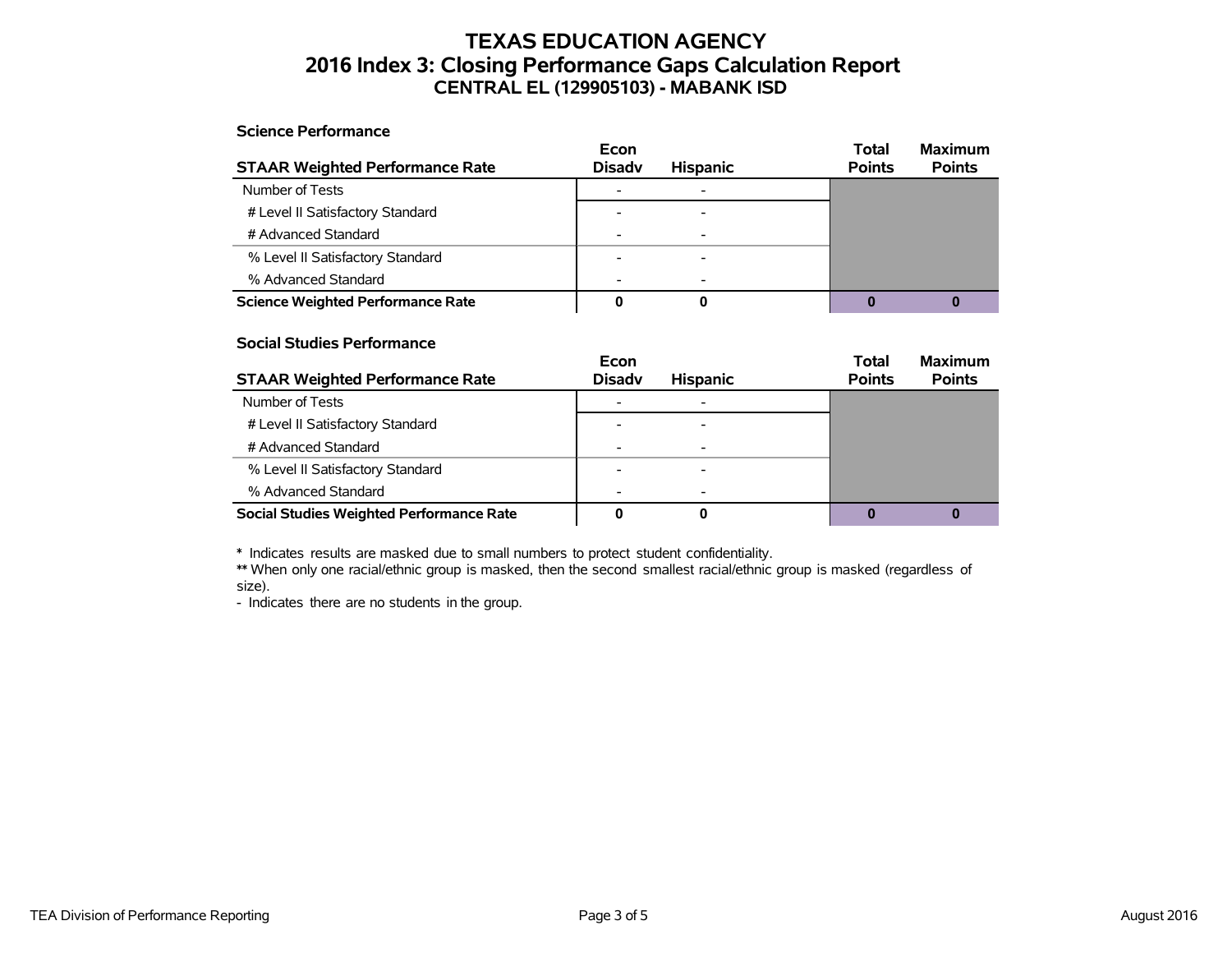## **TEXAS EDUCATION AGENCY 2016 Index 3: Closing Performance Gaps Data Table CENTRAL EL (129905103) - MABANK ISD**

| 2015 STAAR Performance - Used for Determining Lowest Performing Racial/Ethnic Group(s)           | African<br>American | <b>Hispanic</b> | White            | American<br>Indian | Asian                      | <b>Pacific</b><br><b>Islander</b> | Two or<br><b>More</b><br>Races |                       |
|--------------------------------------------------------------------------------------------------|---------------------|-----------------|------------------|--------------------|----------------------------|-----------------------------------|--------------------------------|-----------------------|
|                                                                                                  |                     |                 |                  |                    |                            |                                   |                                |                       |
| <b>All Subjects</b><br>Percent of Tests<br>% Phase-in Satisfactory Standard                      |                     | 81%             | 85%              |                    |                            |                                   |                                |                       |
| Number of Tests<br><b>Total Tests</b>                                                            |                     | 73              | 316              |                    |                            |                                   | $**$                           |                       |
| Reading                                                                                          |                     |                 |                  |                    |                            |                                   |                                |                       |
| Number of Tests<br><b>Total Tests</b>                                                            | $\ast$              | 30              | 130              |                    |                            |                                   |                                |                       |
| <b>Mathematics</b>                                                                               |                     |                 |                  |                    |                            |                                   |                                |                       |
| Number of Tests<br><b>Total Tests</b>                                                            | $\ast$              | 30              | 130              |                    |                            |                                   |                                |                       |
|                                                                                                  | African<br>American | <b>Hispanic</b> | White            | American<br>Indian | Asian                      | <b>Pacific</b><br><b>Islander</b> | Two or<br><b>More</b><br>Races | Econ<br><b>Disadv</b> |
| 2016 STAAR Performance                                                                           |                     |                 |                  |                    |                            |                                   |                                |                       |
| Reading<br>Percent of Tests                                                                      |                     |                 |                  |                    |                            |                                   |                                |                       |
| % Level II Satisfactory Standard<br>% Advanced Standard                                          |                     |                 | 79%<br>24%       |                    | $\ast$<br>$\ast$           |                                   |                                | 71%<br>16%            |
| Number of Tests<br># Level II Satisfactory Standard<br># Advanced Standard<br><b>Total Tests</b> |                     |                 | 114<br>35<br>145 |                    | $\ast$<br>$\ast$<br>$\ast$ |                                   |                                | 59<br>13<br>83        |
| <b>Mathematics</b><br>Percent of Tests                                                           |                     |                 |                  |                    |                            |                                   |                                |                       |
| % Level II Satisfactory Standard<br>% Advanced Standard                                          |                     | 81%<br>22%      | 86%<br>27%       |                    | $\ast$<br>$\ast$           |                                   |                                | 81%<br>19%            |
| Number of Tests<br># Level II Satisfactory Standard<br># Advanced Standard<br><b>Total Tests</b> |                     | 22<br>6<br>27   | 124<br>39<br>145 |                    | $\ast$                     |                                   |                                | 67<br>16<br>83        |

\* Indicates results are masked due to small numbers to protect student confidentiality.

\*\* When only one racial/ethnic group is masked, then the second smallest racial/ethnic group is masked (regardless of size).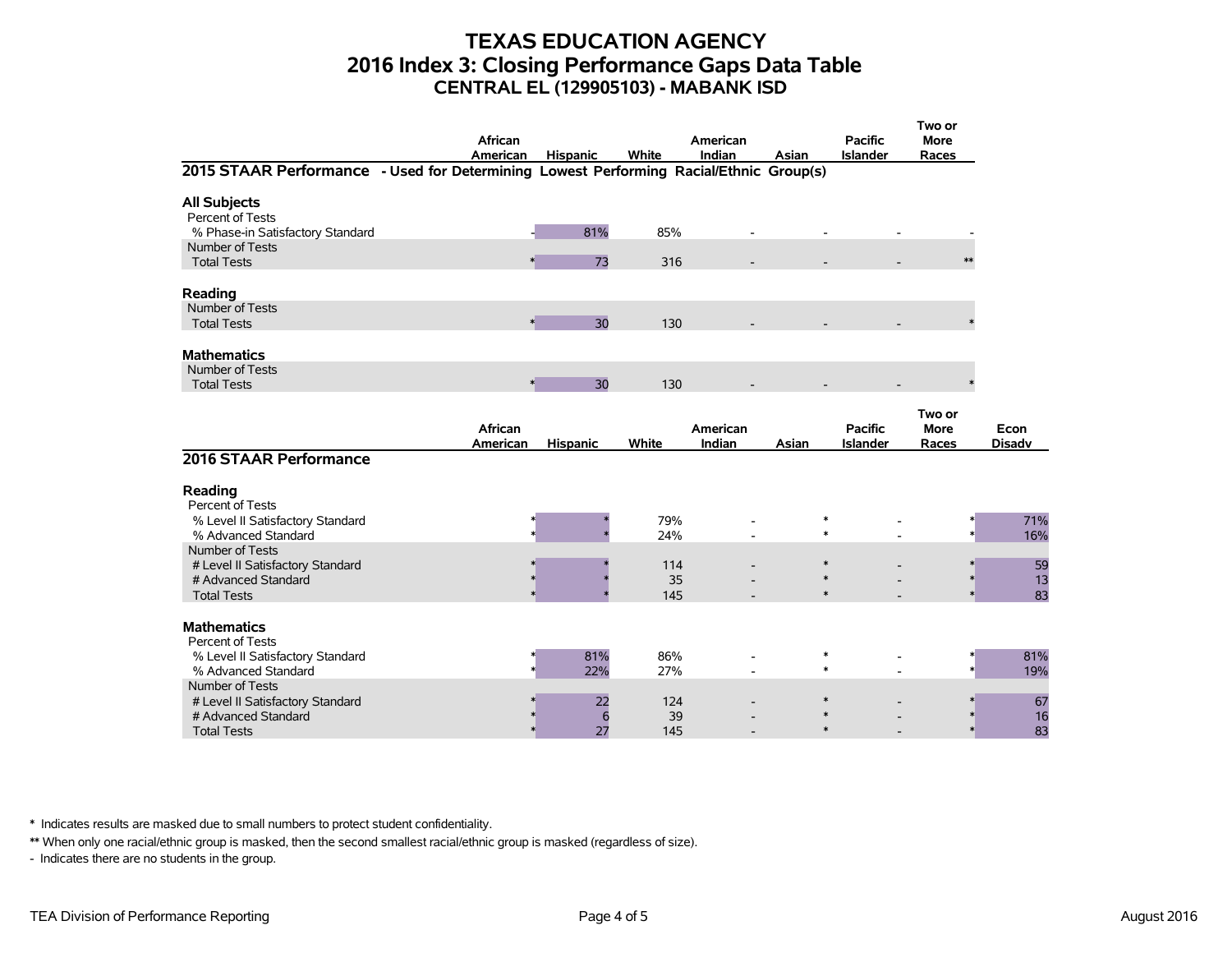## **TEXAS EDUCATION AGENCY 2016 Index 3: Closing Performance Gaps Data Table CENTRAL EL (129905103) - MABANK ISD**

|                                                                                                  | African<br>American | <b>Hispanic</b> | White          | American<br><b>Indian</b> | Asian | <b>Pacific</b><br><b>Islander</b> | Two or<br><b>More</b><br>Races | Econ<br><b>Disadv</b>       |
|--------------------------------------------------------------------------------------------------|---------------------|-----------------|----------------|---------------------------|-------|-----------------------------------|--------------------------------|-----------------------------|
| 2016 STAAR Performance                                                                           |                     |                 |                |                           |       |                                   |                                |                             |
| Writing<br>Percent of Tests<br>% Level II Satisfactory Standard                                  |                     |                 | 74%            |                           |       | $\ast$                            |                                | 68%                         |
| % Advanced Standard<br>Number of Tests                                                           |                     |                 | 27%            |                           |       | $\ast$                            |                                | 15%                         |
| # Level II Satisfactory Standard<br># Advanced Standard<br><b>Total Tests</b>                    |                     |                 | 49<br>18<br>66 |                           |       | $\ast$<br>$\ast$<br>$\ast$        |                                | 27<br>$6\phantom{1}6$<br>40 |
| <b>Science</b><br>Percent of Tests                                                               |                     |                 |                |                           |       |                                   |                                |                             |
| % Level II Satisfactory Standard<br>% Advanced Standard<br>Number of Tests                       |                     |                 |                |                           |       |                                   |                                |                             |
| # Level II Satisfactory Standard<br># Advanced Standard<br><b>Total Tests</b>                    |                     |                 |                |                           |       |                                   |                                |                             |
| <b>Social Studies</b><br>Percent of Tests                                                        |                     |                 |                |                           |       |                                   |                                |                             |
| % Level II Satisfactory Standard<br>% Advanced Standard                                          |                     |                 |                |                           |       |                                   |                                |                             |
| Number of Tests<br># Level II Satisfactory Standard<br># Advanced Standard<br><b>Total Tests</b> |                     |                 |                |                           |       |                                   |                                |                             |

\* Indicates results are masked due to small numbers to protect student confidentiality.

\*\* When only one racial/ethnic group is masked, then the second smallest racial/ethnic group is masked (regardless of size).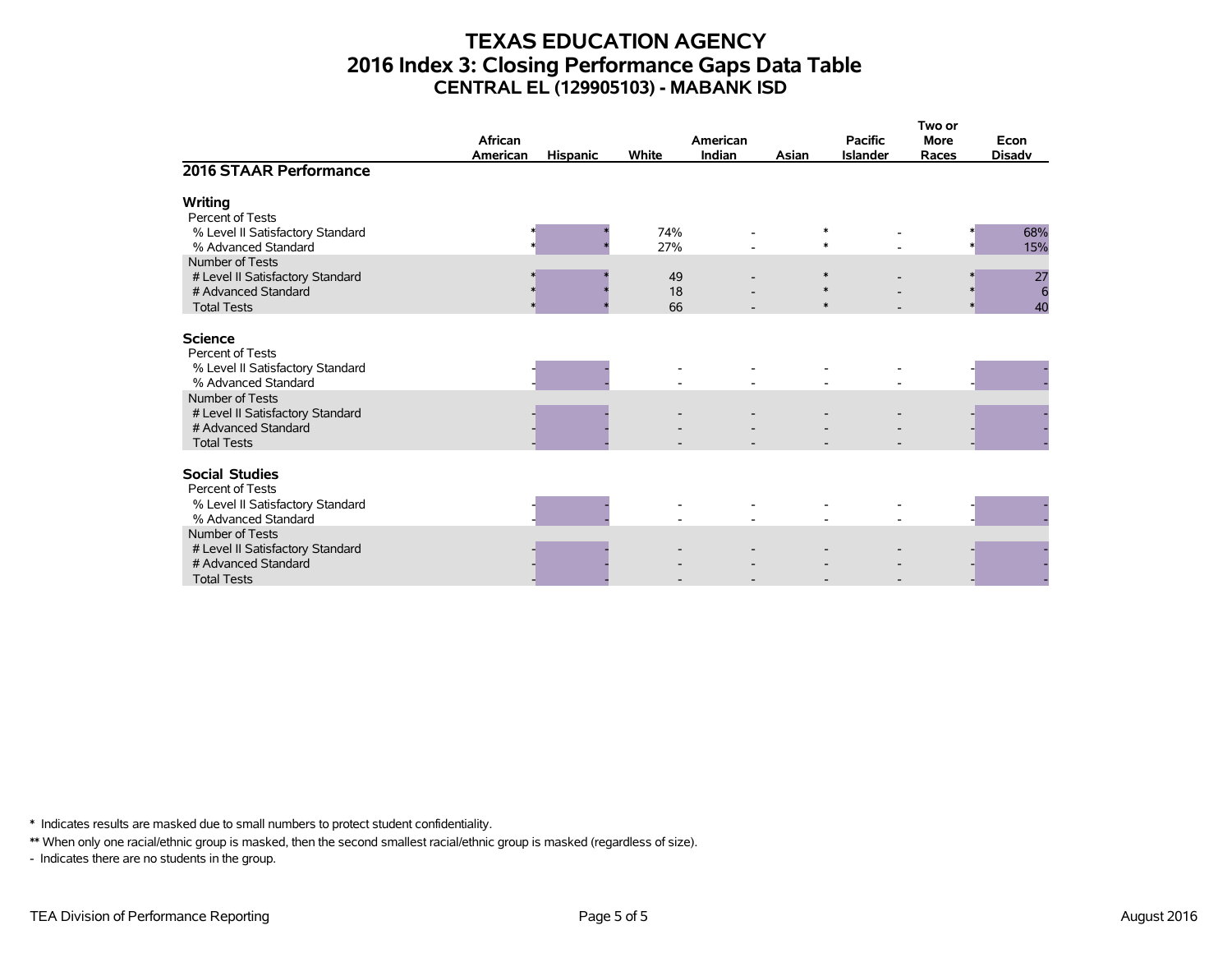## **TEXAS EDUCATION AGENCY 2016 Index 4: Postsecondary Readiness Calculation Report CENTRAL EL (129905103) - MABANK ISD**

|                                                               |                        |                                 | <b>Total</b>  |                    |       |                                   |               |                      |            |                        |                      |
|---------------------------------------------------------------|------------------------|---------------------------------|---------------|--------------------|-------|-----------------------------------|---------------|----------------------|------------|------------------------|----------------------|
| <b>Overall Performance</b>                                    | Score                  | Weight                          | <b>Points</b> |                    |       |                                   |               |                      |            |                        |                      |
| <b>STAAR Postsecondary Readiness</b>                          | 43.5                   | 100%                            | 43.5          |                    |       |                                   |               |                      |            |                        |                      |
| Index 4 Score (Target = 12)                                   |                        |                                 | 44            |                    |       |                                   |               |                      |            |                        |                      |
|                                                               |                        |                                 |               |                    |       |                                   | Two or        |                      |            |                        |                      |
| Indicator                                                     | All<br><b>Students</b> | African<br>Hispanic<br>American | White         | American<br>Indian | Asian | <b>Pacific</b><br><b>Islander</b> | More<br>Races | <b>Special</b><br>Ed | <b>ELL</b> | Total<br><b>Points</b> | Max<br><b>Points</b> |
| <b>STAAR Postsecondary Readiness Standard</b>                 |                        |                                 |               |                    |       |                                   |               |                      |            |                        |                      |
| <b>STAAR Postsecondary Readiness</b>                          | 43%                    |                                 | 44%           |                    |       |                                   |               |                      |            | 87.0                   | 200                  |
| <b>STAAR Postsecondary Readiness</b><br><b>Standard Score</b> |                        |                                 |               |                    |       |                                   |               |                      |            |                        | 43.5                 |

For more information on Index 4 calculations (annual dropout rate conversions or AEA bonus point calculations) see the 2016 Accountability Manual. Blank cells above represent student group indicators that do not meet the minimum size criteria.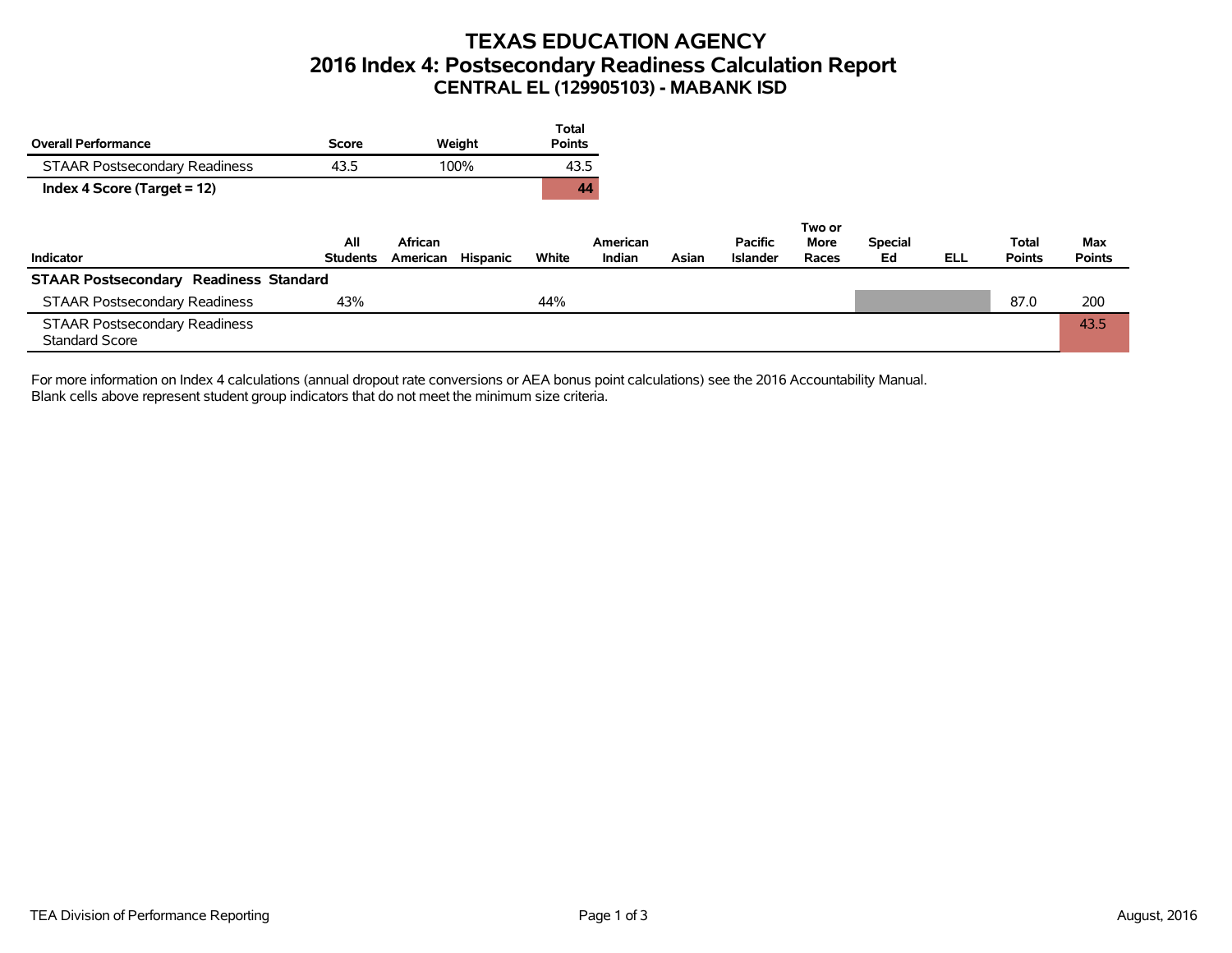## **TEXAS EDUCATION AGENCY 2016 Index 4: Postsecondary Readiness Data Table CENTRAL EL (129905103) - MABANK ISD**

|                                                                | All<br><b>Students</b> | African<br>American | <b>Hispanic</b> | White | American<br>Indian | Asian  | <b>Pacific</b><br><b>Islander</b> | Two or<br><b>More Races</b> | <b>Special</b><br>Ed | <b>ELL</b> |
|----------------------------------------------------------------|------------------------|---------------------|-----------------|-------|--------------------|--------|-----------------------------------|-----------------------------|----------------------|------------|
|                                                                |                        |                     |                 |       |                    |        |                                   |                             |                      |            |
| 2016 STAAR Postsecondary Readiness                             |                        |                     |                 |       |                    |        |                                   |                             |                      |            |
| % Meeting Postsecondary Readiness Standard                     | 43%                    | ∗                   | 50%             | 44%   |                    | ∗      |                                   |                             | n/a                  | n/a        |
| # Meeting Postsecondary Readiness Standard                     | 78                     | $\ast$              | 12              | 64    |                    | $\ast$ |                                   | $\ast$                      | n/a                  | n/a        |
| <b>Total Students Tested</b>                                   | 180                    | $\ast$              | 24              | 144   |                    | $\ast$ |                                   | $\ast$                      | n/a                  | n/a        |
|                                                                |                        |                     |                 |       |                    |        |                                   |                             |                      |            |
| 4-Year Graduation Rate (Gr 9-12): Class of 2015<br>% Graduated |                        |                     |                 |       |                    |        |                                   |                             |                      |            |
| # Graduated                                                    |                        |                     |                 |       |                    |        |                                   |                             |                      |            |
| <b>Total in Class</b>                                          |                        |                     |                 |       |                    |        |                                   |                             |                      |            |
|                                                                |                        |                     |                 |       |                    |        |                                   |                             |                      |            |
| 5-Year Extended Graduation Rate (Gr 9-12): Class of 2014       |                        |                     |                 |       |                    |        |                                   |                             |                      |            |
| % Graduated                                                    |                        |                     |                 |       |                    |        |                                   |                             |                      |            |
| # Graduated<br><b>Total in Class</b>                           |                        |                     |                 |       |                    |        |                                   |                             |                      |            |
|                                                                |                        |                     |                 |       |                    |        |                                   |                             |                      |            |
| Annual Dropout Rate (Gr 9-12): SY 2014-15                      |                        |                     |                 |       |                    |        |                                   |                             |                      |            |
| % Dropped Out                                                  |                        |                     |                 |       |                    |        |                                   |                             |                      |            |
| # Dropped Out                                                  |                        |                     |                 |       |                    |        |                                   |                             |                      |            |
| # of Students                                                  |                        |                     |                 |       |                    |        |                                   |                             |                      |            |
|                                                                |                        |                     |                 |       |                    |        |                                   |                             |                      |            |
| Longitudinal RHSP/DAP Graduates: Class of 2015                 |                        |                     |                 |       |                    |        |                                   |                             |                      |            |
| % RHSP/DAP Graduates                                           |                        |                     |                 |       |                    |        |                                   |                             | n/a                  | n/a        |
| # RHSP/DAP Graduates                                           |                        |                     |                 |       |                    |        |                                   |                             | n/a                  | n/a        |
| # of Graduates                                                 |                        |                     |                 |       |                    |        |                                   |                             | n/a                  | n/a        |
|                                                                |                        |                     |                 |       |                    |        |                                   |                             |                      |            |
| Longitudinal RHSP/DAP/FHSP-E/FHSP-DLA Graduates: Class of 2015 |                        |                     |                 |       |                    |        |                                   |                             |                      |            |
| % RHSP/DAP/FHSP-E/FHSP-DLA Graduates                           |                        |                     |                 |       |                    |        |                                   |                             | n/a                  | n/a        |
| # RHSP/DAP/FHSP-E/FHSP-DLA Graduates                           |                        |                     |                 |       |                    |        |                                   |                             | n/a                  | n/a        |
| # of Graduates                                                 |                        |                     |                 |       |                    |        |                                   |                             | n/a                  | n/a        |

\* Indicates results are masked due to small numbers to protect student confidentiality.

\*\* When only one ethnic/race group is masked, then the second smallest ethnic/race group is masked (regardless of size).

- Indicates there are no students in the group.

n/a Indicates the student group is not applicable to Index 4.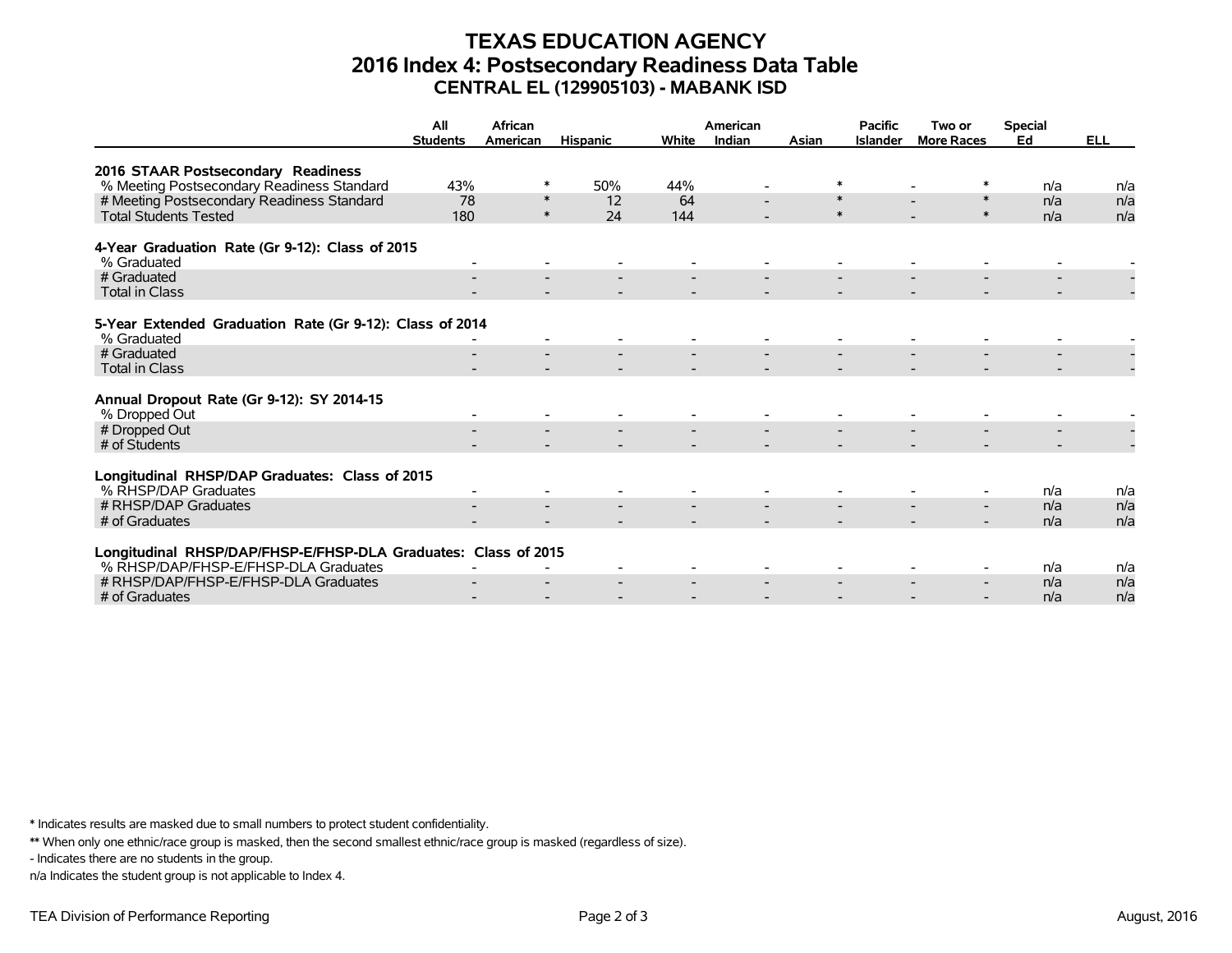## **TEXAS EDUCATION AGENCY 2016 Index 4: Postsecondary Readiness Data Table CENTRAL EL (129905103) - MABANK ISD**

|                                                       | All<br>African  |                                                      |                          | American                 |                          |                          | Two or                   | <b>Special</b>                                       |     |      |
|-------------------------------------------------------|-----------------|------------------------------------------------------|--------------------------|--------------------------|--------------------------|--------------------------|--------------------------|------------------------------------------------------|-----|------|
|                                                       | <b>Students</b> | American                                             | <b>Hispanic</b>          | White                    | Indian                   | Asian                    | <b>Islander</b>          | <b>More Races</b>                                    | Ed  | ELL. |
|                                                       |                 |                                                      |                          |                          |                          |                          |                          |                                                      |     |      |
| Annual RHSP/DAP Graduates: SY 2014-15                 |                 |                                                      |                          |                          |                          |                          |                          |                                                      |     |      |
| % RHSP/DAP Graduates                                  |                 | $\overline{\phantom{a}}$                             |                          |                          | $\overline{\phantom{0}}$ |                          | $\overline{\phantom{0}}$ |                                                      | n/a | n/a  |
| # RHSP/DAP Graduates                                  |                 | $\overline{\phantom{0}}$<br>$\overline{\phantom{0}}$ | $\overline{\phantom{0}}$ | $\overline{\phantom{0}}$ | $\overline{\phantom{0}}$ |                          | $\overline{\phantom{0}}$ | $\overline{\phantom{0}}$<br>$\overline{\phantom{0}}$ | n/a | n/a  |
| # of Graduates                                        |                 | $\overline{\phantom{a}}$                             |                          |                          | $\overline{\phantom{a}}$ | $\overline{\phantom{a}}$ |                          | $\overline{\phantom{a}}$                             | n/a | n/a  |
|                                                       |                 |                                                      |                          |                          |                          |                          |                          |                                                      |     |      |
| Annual RHSP/DAP/FHSP-E/FHSP-DLA Graduates: SY 2014-15 |                 |                                                      |                          |                          |                          |                          |                          |                                                      |     |      |
| % RHSP/DAP/FHSP-E/FHSP-DLA Graduates                  |                 | $\overline{\phantom{a}}$<br>$\overline{\phantom{0}}$ |                          |                          | $\overline{\phantom{0}}$ |                          | $\overline{\phantom{0}}$ |                                                      | n/a | n/a  |
| # RHSP/DAP/FHSP-E/FHSP-DLA Graduates                  |                 | $\overline{\phantom{0}}$<br>$\overline{\phantom{0}}$ | $\overline{\phantom{0}}$ | $\overline{\phantom{0}}$ | $\overline{\phantom{0}}$ |                          | $\overline{\phantom{0}}$ | $\overline{\phantom{0}}$<br>$\overline{\phantom{0}}$ | n/a | n/a  |
| # of Graduates                                        |                 | $\overline{\phantom{a}}$<br>$\overline{\phantom{0}}$ |                          | $\overline{\phantom{0}}$ | $\overline{\phantom{0}}$ |                          | $\overline{\phantom{0}}$ | $\overline{\phantom{0}}$<br>-                        | n/a | n/a  |
|                                                       |                 |                                                      |                          |                          |                          |                          |                          |                                                      |     |      |
| College and Career Readiness: SY 2014-15              |                 |                                                      |                          |                          |                          |                          |                          |                                                      |     |      |
| % College and Career Ready Graduates                  |                 | $\overline{\phantom{0}}$                             |                          |                          | $\overline{\phantom{0}}$ |                          | $\overline{\phantom{0}}$ |                                                      | n/a | n/a  |
| # College and Career Ready Graduates                  |                 | $\overline{\phantom{0}}$<br>$\overline{\phantom{0}}$ | $\overline{\phantom{0}}$ | $\overline{\phantom{0}}$ | $\overline{\phantom{0}}$ |                          | $\overline{\phantom{0}}$ | $\overline{\phantom{0}}$<br>$\overline{\phantom{0}}$ | n/a | n/a  |
| # of Graduates                                        |                 |                                                      |                          |                          |                          |                          |                          |                                                      | n/a | n/a  |

\* Indicates results are masked due to small numbers to protect student confidentiality.

\*\* When only one ethnic/race group is masked, then the second smallest ethnic/race group is masked (regardless of size).

- Indicates there are no students in the group.

n/a Indicates the student group is not applicable to Index 4.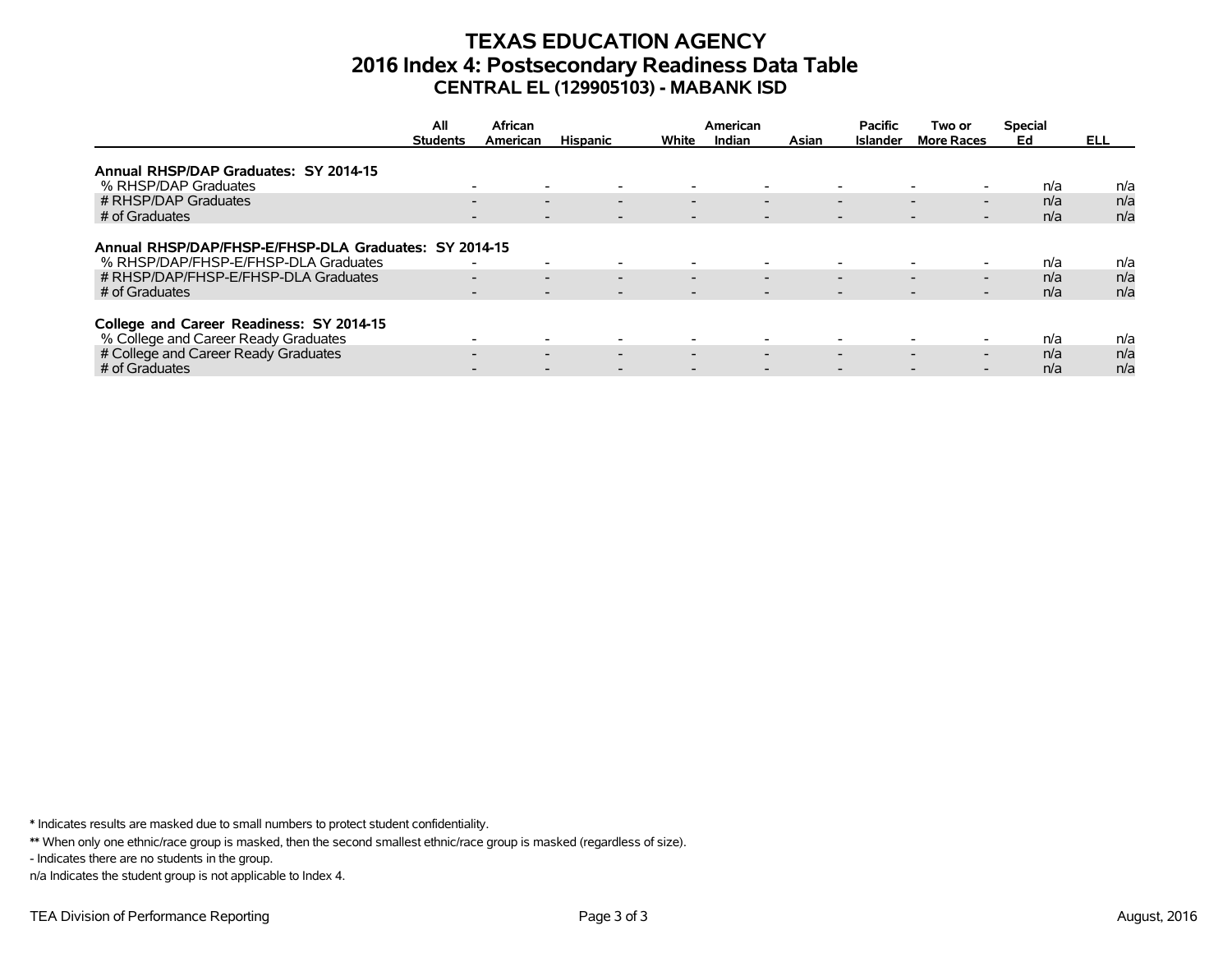#### **TEXAS EDUCATION AGENCY 2016 System Safeguards - Status Report CENTRAL EL (129905103) - MABANK ISD**

|                                                         | All             | African |                   |              | American |       | <b>Pacific</b> | Two or<br><b>More</b> | Econ          | <b>Special</b> | <b>ELL</b><br>(Current & |         | <b>Total</b>            | <b>Total</b>   | Percent of<br>Eligible |
|---------------------------------------------------------|-----------------|---------|-------------------|--------------|----------|-------|----------------|-----------------------|---------------|----------------|--------------------------|---------|-------------------------|----------------|------------------------|
|                                                         | <b>Students</b> |         | American Hispanic | White        | Indian   | Asian | Islander       | Races                 | <b>Disadv</b> | Ed             | Monitored)               | $ELL +$ | Met                     | Eligible       | <b>Measures Met</b>    |
| <b>Performance Status - State</b>                       |                 |         |                   |              |          |       |                |                       |               |                |                          |         |                         |                |                        |
| <b>State Target</b>                                     | 60%             | 60%     | 60%               | 60%          | 60%      | 60%   | 60%            | 60%                   | 60%           | 60%            | 60%                      |         |                         |                |                        |
| Reading                                                 | Υ               |         | Y                 | Υ            |          |       |                |                       | Υ             |                |                          |         | 4                       | $\overline{4}$ | 100                    |
| Mathematics                                             | Υ               |         | Y                 | Y            |          |       |                |                       | Y             |                |                          |         | $\overline{4}$          | $\overline{4}$ | 100                    |
| Writing                                                 | Y               |         |                   | Y            |          |       |                |                       | Y             |                |                          |         | 3                       | 3              | 100                    |
| Science                                                 |                 |         |                   |              |          |       |                |                       |               |                |                          |         | $\mathbf 0$             | $\mathbf 0$    |                        |
| Social Studies                                          |                 |         |                   |              |          |       |                |                       |               |                |                          |         | 0                       | 0              |                        |
| <b>Total</b>                                            |                 |         |                   |              |          |       |                |                       |               |                |                          |         | 11                      | 11             | 100                    |
| <b>Performance Status - Federal</b>                     |                 |         |                   |              |          |       |                |                       |               |                |                          |         |                         |                |                        |
| <b>Federal Target</b>                                   | 87%             | 87%     | 87%               | 87%          |          |       |                |                       | 87%           | 87%            | 87%                      |         |                         |                |                        |
| Reading                                                 | ${\sf N}$       |         | ${\sf N}$         | ${\sf N}$    | n/a      | n/a   | n/a            | n/a                   | N             |                |                          | n/a     |                         |                |                        |
| Mathematics                                             | $\mathsf{N}$    |         | N                 | $\mathsf{N}$ | n/a      | n/a   | n/a            | n/a                   | N             |                |                          | n/a     |                         |                |                        |
|                                                         |                 |         |                   |              |          |       |                |                       |               |                |                          |         |                         |                |                        |
| <b>Participation Status</b>                             |                 |         |                   |              |          |       |                |                       |               |                |                          |         |                         |                |                        |
| Target                                                  | 95%             | 95%     | 95%               | 95%          | 95%      | 95%   | 95%            | 95%                   | 95%           | 95%            |                          | 95%     |                         |                |                        |
| Reading                                                 | Y               |         | Y                 | Y            |          |       |                |                       | Y             |                |                          |         | $\overline{\mathbf{4}}$ | $\overline{a}$ | 100                    |
| Mathematics                                             | Υ               |         | Y                 | Y            |          |       |                |                       | Y             |                |                          |         | 4                       | $\overline{4}$ | 100                    |
| <b>Total</b>                                            |                 |         |                   |              |          |       |                |                       |               |                |                          |         | 8                       | 8              | 100                    |
|                                                         |                 |         |                   |              |          |       |                |                       |               |                |                          |         |                         |                |                        |
| Federal Graduation Status (Target: See Reason Codes)    |                 |         |                   |              |          |       |                |                       |               |                |                          |         |                         |                |                        |
| <b>Graduation Target Met</b>                            |                 |         |                   |              |          |       |                |                       |               |                |                          |         | 0                       | $\mathbf 0$    |                        |
| Reason Code ***                                         |                 |         |                   |              |          |       |                |                       |               |                |                          |         |                         |                |                        |
| Total                                                   |                 |         |                   |              |          |       |                |                       |               |                |                          |         | $\mathbf 0$             | $\mathbf 0$    |                        |
|                                                         |                 |         |                   |              |          |       |                |                       |               |                |                          |         |                         |                |                        |
| District: Met Federal Limits on Alternative Assessments |                 |         |                   |              |          |       |                |                       |               |                |                          |         |                         |                |                        |
| Reading                                                 |                 |         |                   |              |          |       |                |                       |               |                |                          |         |                         |                |                        |
| Alternate 1%                                            | n/a             |         |                   |              |          |       |                |                       |               |                |                          |         |                         |                |                        |
| <b>Number Proficient</b>                                | n/a             |         |                   |              |          |       |                |                       |               |                |                          |         |                         |                |                        |
| <b>Total Federal Cap Limit</b>                          | n/a             |         |                   |              |          |       |                |                       |               |                |                          |         |                         |                |                        |
| Mathematics                                             |                 |         |                   |              |          |       |                |                       |               |                |                          |         |                         |                |                        |
| Alternate 1%                                            | n/a             |         |                   |              |          |       |                |                       |               |                |                          |         |                         |                |                        |
| Number Proficient                                       | n/a             |         |                   |              |          |       |                |                       |               |                |                          |         |                         |                |                        |
| <b>Total Federal Cap Limit</b>                          | n/a             |         |                   |              |          |       |                |                       |               |                |                          |         |                         |                |                        |
| <b>Total</b>                                            |                 |         |                   |              |          |       |                |                       |               |                |                          |         |                         |                |                        |
| <b>Overall Total</b>                                    |                 |         |                   |              |          |       |                |                       |               |                |                          |         | 19                      | 19             | 100                    |
|                                                         |                 |         |                   |              |          |       |                |                       |               |                |                          |         |                         |                |                        |

+ Participation uses ELL (Current), Graduation uses ELL (Ever HS)

\*\*\* Federal Graduation Rate Reason Codes:

 $a =$  Graduation Rate Goal of 90% c = Safe Harbor Target of a 10% decrease in difference from the prior year rate and the Goal b = Four-year Graduation Rate Target of 90%  $b =$  Four-year Graduation Rate Target of 88%

Blank cells above represent student group indicators that do not meet the minimum size criteria.

n/a Indicates the student group is not applicable to System Safeguards.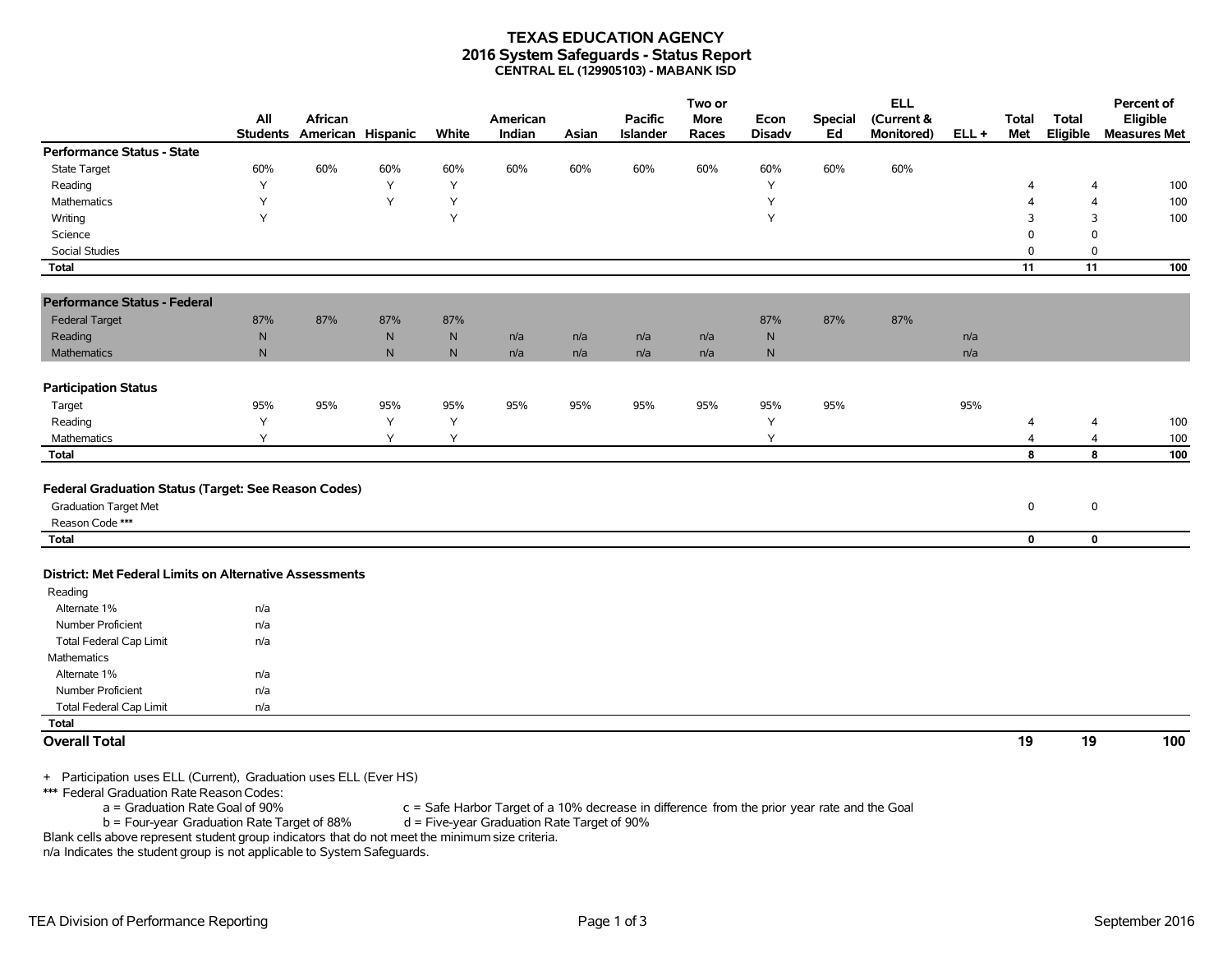#### **TEXAS EDUCATION AGENCY 2016 System Safeguards - Performance and Participation Data Table CENTRAL EL (129905103) - MABANK ISD**

|                                     |                 |                   |     |       |                          |        |                 | Two or      |               | <b>ELL</b>     |                   |                          |
|-------------------------------------|-----------------|-------------------|-----|-------|--------------------------|--------|-----------------|-------------|---------------|----------------|-------------------|--------------------------|
|                                     | All             | <b>African</b>    |     |       | American                 |        | <b>Pacific</b>  | <b>More</b> | Econ          | <b>Special</b> | (Current &        | <b>ELL</b>               |
|                                     | <b>Students</b> | American Hispanic |     | White | Indian                   | Asian  | <b>Islander</b> | Races       | <b>Disady</b> | Ed             | <b>Monitored)</b> | (Current)                |
| <b>Performance Rates</b>            |                 |                   |     |       |                          |        |                 |             |               |                |                   |                          |
| Reading                             |                 |                   |     |       |                          |        |                 |             |               |                |                   |                          |
| # at Level II Satisfactory Standard | 143             | *                 | 18  | 114   |                          |        |                 | 5           | 59            | 6              | 5                 | n/a                      |
| <b>Total Tests</b>                  | 184             | $\ast$            | 27  | 145   |                          | $\ast$ | ÷.              | 5           | 83            | 19             | 9                 | $\ast$                   |
| % at Level II Satisfactory Standard | 78%             | $\ast$            | 67% | 79%   |                          | $\ast$ | $\overline{a}$  | 100%        | 71%           | 32%            | 56%               | n/a                      |
| <b>Mathematics</b>                  |                 |                   |     |       |                          |        |                 |             |               |                |                   |                          |
| # at Level II Satisfactory Standard | 156             | $\ast$            | 22  | 124   | $\overline{\phantom{a}}$ | $\ast$ | ٠               | 5           | 67            | 8              | 7                 | n/a                      |
| <b>Total Tests</b>                  | 184             | $\ast$            | 27  | 145   |                          | $\ast$ | ÷.              | 5           | 83            | 19             | 9                 | $\ast$                   |
| % at Level II Satisfactory Standard | 85%             | $\ast$            | 81% | 86%   |                          | $\ast$ |                 | 100%        | 81%           | 42%            | 78%               | n/a                      |
| Writing                             |                 |                   |     |       |                          |        |                 |             |               |                |                   |                          |
| # at Level II Satisfactory Standard | 65              | $\ast$            | 12  | 49    |                          | $\ast$ |                 | $\ast$      | 27            | $\ast$         | $\ast$            | n/a                      |
| <b>Total Tests</b>                  | 87              | $\ast$            | 16  | 66    |                          | $\ast$ |                 | $\ast$      | 40            | $\ast$         | $\ast$            | $\ast$                   |
| % at Level II Satisfactory Standard | 75%             | $\ast$            | 75% | 74%   |                          | $\ast$ |                 | $\ast$      | 68%           | $\ast$         | $\ast$            | n/a                      |
| <b>Science</b>                      |                 |                   |     |       |                          |        |                 |             |               |                |                   |                          |
| # at Level II Satisfactory Standard |                 |                   |     |       |                          |        |                 |             |               |                |                   | n/a                      |
| <b>Total Tests</b>                  |                 |                   |     |       |                          |        |                 |             |               |                |                   | $\sim$                   |
| % at Level II Satisfactory Standard |                 |                   |     |       |                          |        |                 |             |               |                |                   | n/a                      |
| <b>Social Studies</b>               |                 |                   |     |       |                          |        |                 |             |               |                |                   |                          |
| # at Level II Satisfactory Standard |                 |                   |     |       |                          |        |                 |             |               |                |                   | n/a                      |
| <b>Total Tests</b>                  |                 |                   |     |       |                          |        |                 |             |               |                |                   | $\overline{\phantom{a}}$ |
| % at Level II Satisfactory Standard |                 |                   |     |       |                          |        |                 |             |               |                |                   | n/a                      |
|                                     |                 |                   |     |       |                          |        |                 |             |               |                |                   |                          |
| <b>Participation Rates</b>          |                 |                   |     |       |                          |        |                 |             |               |                |                   |                          |
| Reading: 2015-2016 Assessments      |                 |                   |     |       |                          |        |                 |             |               |                |                   |                          |
| <b>Number Participating</b>         | 192             | 5                 | 27  | 151   |                          | $\ast$ | $\ast$          | 6           | 90            | 20             | n/a               | 6                        |
| <b>Total Students</b>               | 193             | 5                 | 28  | 151   |                          | $\ast$ | $\ast$          | 6           | 90            | 20             | n/a               | 6                        |
| Participation Rate                  | 99%             | 100%              | 96% | 100%  |                          | $\ast$ | $\ast$          | 100%        | 100%          | 100%           | n/a               | 100%                     |
| Mathematics: 2015-2016 Assessments  |                 |                   |     |       |                          |        |                 |             |               |                |                   |                          |
| Number Participating                | 192             | 5                 | 27  | 151   |                          | $\ast$ | $\ast$          | 6           | 90            | 20             | n/a               | 6                        |
| <b>Total Students</b>               | 193             | 5                 | 28  | 151   |                          | $\ast$ | $\ast$          | 6           | 90            | 20             | n/a               | 6                        |
| Participation Rate                  | 99%             | 100%              | 96% | 100%  |                          | $\ast$ | $\ast$          | 100%        | 100%          | 100%           | n/a               | 100%                     |

\* Indicates results are masked due to smallnumbers to protect student confidentiality.

\*\* When only one racial/ethnic group is masked, then the second smallest racial/ethnic group is masked (regardless of size).

- Indicates there are no students in the group.

n/a Indicates the student group is not applicable to System Safeguards.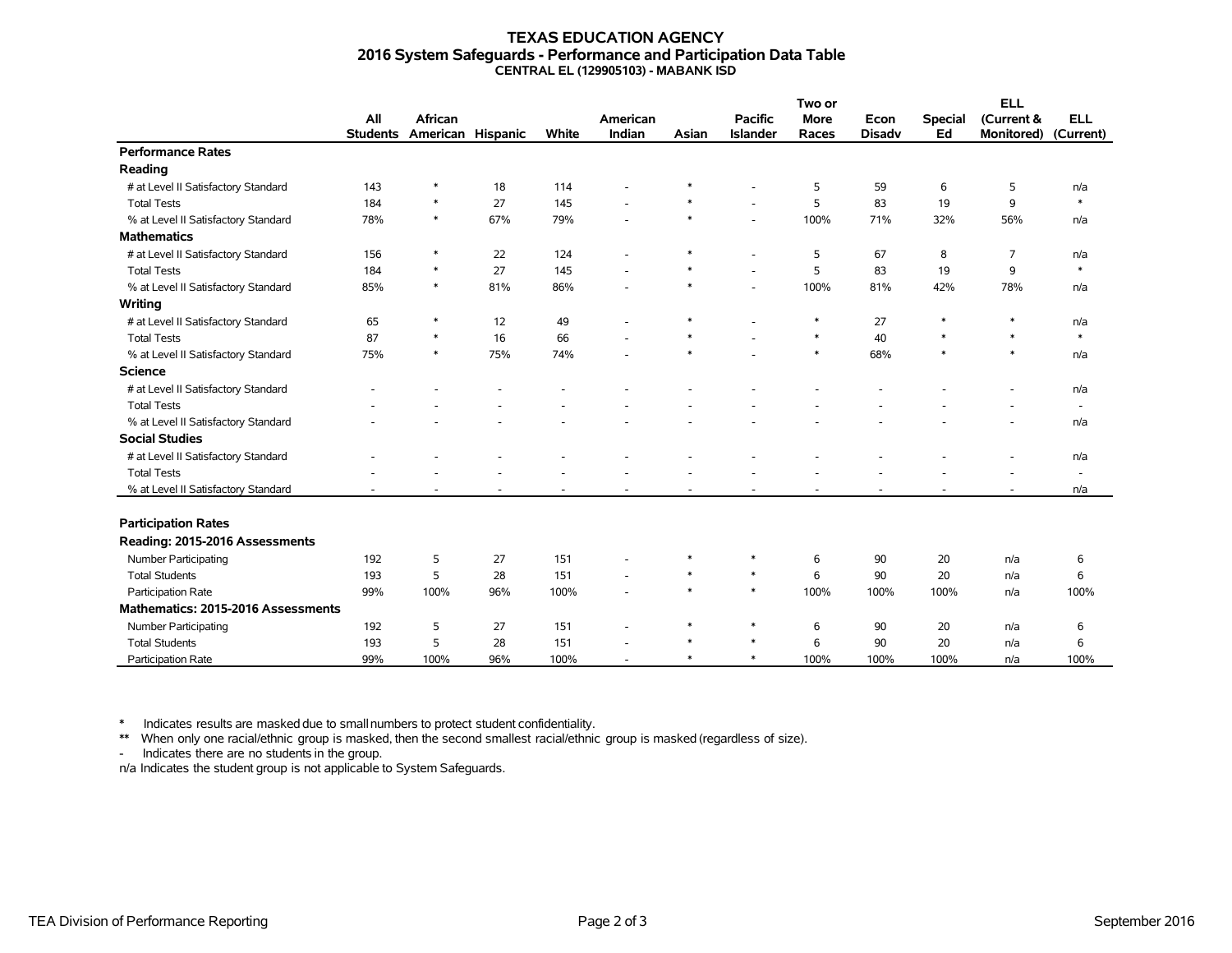#### **TEXAS EDUCATION AGENCY 2016 System Safeguards - Graduation and Federal Limits Data Table CENTRAL EL (129905103) - MABANK ISD**

|                                                                     |                 |                   |   |                          |          |       |                 | Two or                   |                          |                          |           |                          |
|---------------------------------------------------------------------|-----------------|-------------------|---|--------------------------|----------|-------|-----------------|--------------------------|--------------------------|--------------------------|-----------|--------------------------|
|                                                                     | All             | African           |   |                          | American |       | <b>Pacific</b>  | More                     | Econ                     | <b>Special</b>           | ELL       | <b>ELL</b>               |
|                                                                     | <b>Students</b> | American Hispanic |   | White                    | Indian   | Asian | <b>Islander</b> | Races                    | <b>Disady</b>            | Ed                       | (Ever HS) | (Current)                |
| <b>Federal Graduation Rates</b>                                     |                 |                   |   |                          |          |       |                 |                          |                          |                          |           |                          |
| 4-year Longitudinal Cohort Graduation Rate (Gr 9-12): Class of 2015 |                 |                   |   |                          |          |       |                 |                          |                          |                          |           |                          |
| Number Graduated                                                    |                 |                   |   |                          |          |       |                 |                          |                          |                          | ۰         | n/a                      |
| Total in Class                                                      |                 |                   | ۰ | $\overline{\phantom{a}}$ | ۰        |       |                 | $\overline{\phantom{a}}$ | $\overline{\phantom{a}}$ | $\overline{\phantom{a}}$ | ٠         | $\overline{\phantom{a}}$ |
| <b>Graduation Rate</b>                                              |                 |                   |   |                          |          |       |                 |                          |                          |                          |           | n/a                      |
| 4-year Longitudinal Cohort Graduation Rate (Gr 9-12): Class of 2014 |                 |                   |   |                          |          |       |                 |                          |                          |                          |           |                          |
| Number Graduated                                                    |                 |                   |   |                          |          |       |                 |                          |                          |                          | $\sim$    | n/a                      |
| Total in Class                                                      |                 |                   |   | $\overline{\phantom{a}}$ |          |       |                 |                          |                          |                          | -         | $\overline{\phantom{0}}$ |
| <b>Graduation Rate</b>                                              | -               |                   |   |                          |          |       |                 |                          |                          |                          | ۰         | n/a                      |
| 5-year Extended Graduation Rate (Gr 9-12): Class of 2014            |                 |                   |   |                          |          |       |                 |                          |                          |                          |           |                          |
| Number Graduated                                                    |                 |                   |   |                          |          |       |                 |                          |                          |                          |           | n/a                      |
| Total in Class                                                      | ۰               |                   | ۰ | $\overline{\phantom{a}}$ | ۰        |       |                 | $\overline{\phantom{a}}$ | $\sim$                   | $\overline{\phantom{a}}$ | ۰         | $\overline{\phantom{0}}$ |
| <b>Graduation Rate</b>                                              |                 |                   |   |                          |          |       |                 |                          |                          |                          |           | n/a                      |

#### **District: Met Federal Limits on Alternative Assessments**

| Reading                        |     |
|--------------------------------|-----|
| Number Proficient              | n/a |
| <b>Total Federal Cap Limit</b> | n/a |
| <b>Mathematics</b>             |     |
| Number Proficient              | n/a |
| <b>Total Federal Cap Limit</b> | n/a |

\* Indicates results are masked due to smallnumbers to protect student confidentiality.

\*\* When only one racial/ethnic group is masked, then the second smallest racial/ethnic group is masked (regardless of size).

- Indicates there are no students in the group.

n/a Indicates the student group is not applicable to System Safeguards.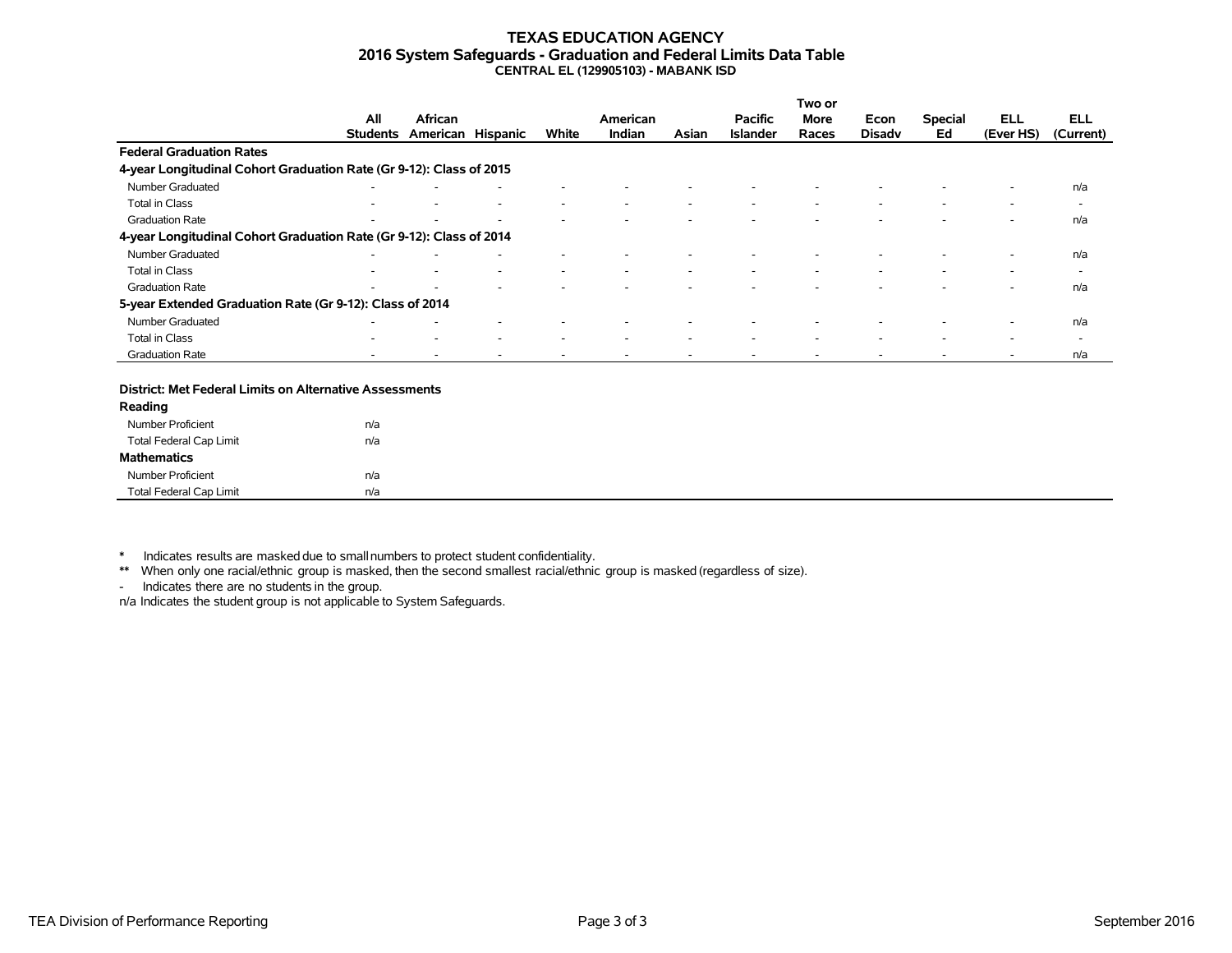### **TEXAS EDUCATION AGENCY 2016 Distinction Designation Summary - ELA/Reading CENTRAL EL (129905103) - MABANK ISD Campus Type: Elementary**

|                                                          | <b>Indicator</b> |                |
|----------------------------------------------------------|------------------|----------------|
| <b>Indicator</b>                                         | <b>Score</b>     | Quartile       |
| Attendance Rate                                          | 96.6%            | Q <sub>1</sub> |
| Greater Than Expected Student Growth in ELA/Reading      | 15.0%            | Q3             |
| Grade 3 Reading Performance (Level III)                  | 23.0%            | Q <sub>2</sub> |
| Grade 4 Reading Performance (Level III)                  | 20.0%            | Q <sub>2</sub> |
| Grade 4 Writing Performance (Level III)                  | 23.0%            | Q <sub>1</sub> |
| Grade 5 Reading Performance (Level III)                  |                  |                |
| Grade 6 Reading Performance (Level III)                  |                  |                |
| Grade 7 Reading Performance (Level III)                  |                  |                |
| Grade 7 Writing Performance (Level III)                  |                  |                |
| Grade 8 Reading Performance (Level III)                  |                  |                |
| EOC English I Performance (Level III)                    |                  |                |
| EOC English II Performance (Level III)                   |                  |                |
| AP/IB Examination Participation: ELA                     |                  |                |
| AP/IB Examination Performance: ELA                       |                  |                |
| <b>SAT/ACT Participation</b>                             |                  |                |
| <b>SAT Performance: ELA</b>                              |                  |                |
| <b>ACT Performance: ELA</b>                              |                  |                |
| Advanced/Dual-Credit Course Completion Rate: ELA/Reading |                  |                |
| <b>Total Indicators for ELA/Reading</b>                  |                  | $2$ of 5       |

Distinction Campus Outcome: 2 of 5 eligible indicators in Q1 (Top Quartile)

#### 2 of  $5 = 40%$

Distinction Target: Elementary = 50% or higher

### **NO DISTINCTION EARNED**

Blank values for an indicator score occur if the indicator is not applicable to that campus or does not meet the minimum size of 10 students.

Blank values for a quartile occur if there are fewer than 20 campuses in the campus comparison group for each qualifying indicator.

The attendance rate indicator is not subject specific; therefore, it applies to ELA/reading, mathematics, science, and social studies. Consequently, this indicator cannot be the sole measure used by a campus to attain a distinction.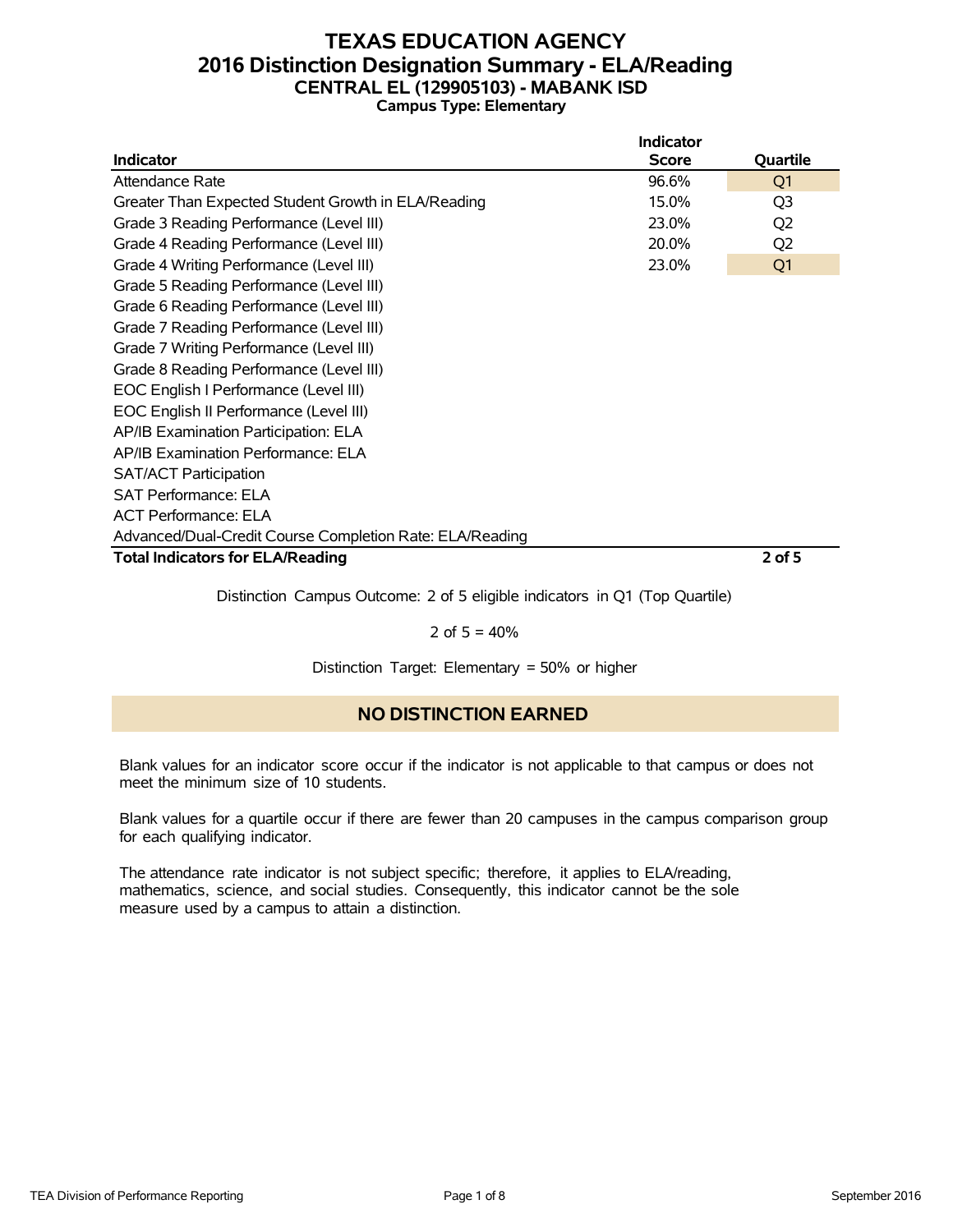### **TEXAS EDUCATION AGENCY 2016 Distinction Designation Summary - Mathematics CENTRAL EL (129905103) - MABANK ISD Campus Type: Elementary**

|                                                          | <b>Indicator</b> |                |
|----------------------------------------------------------|------------------|----------------|
| Indicator                                                | Score            | Quartile       |
| Attendance Rate                                          | 96.6%            | Q1             |
| Greater Than Expected Student Growth in Mathematics      | 21.0%            | Q <sub>2</sub> |
| Grade 3 Mathematics Performance (Level III)              | 21.0%            | Q1             |
| Grade 4 Mathematics Performance (Level III)              | 31.0%            | Q1             |
| Grade 5 Mathematics Performance (Level III)              |                  |                |
| Grade 6 Mathematics Performance (Level III)              |                  |                |
| Grade 7 Mathematics Performance (Level III)              |                  |                |
| Grade 8 Mathematics Performance (Level III)              |                  |                |
| Algebra I by Grade 8 - Participation                     |                  |                |
| EOC Algebra I Performance (Level III)                    |                  |                |
| AP/IB Examination Participation: Mathematics             |                  |                |
| AP/IB Examination Performance: Mathematics               |                  |                |
| <b>SAT/ACT Participation</b>                             |                  |                |
| <b>SAT Performance: Mathematics</b>                      |                  |                |
| <b>ACT Performance: Mathematics</b>                      |                  |                |
| Advanced/Dual-Credit Course Completion Rate: Mathematics |                  |                |
| <b>Total Indicators for Mathematics</b>                  |                  | 3 of 4         |

Distinction Campus Outcome: 3 of 4 eligible indicators in Q1 (Top Quartile)

3 of  $4 = 75%$ 

Distinction Target: Elementary = 50% or higher

### **DISTINCTION EARNED**

Blank values for an indicator score occur if the indicator is not applicable to that campus or does not meet the minimum size of 10 students.

Blank values for a quartile occur if there are fewer than 20 campuses in the campus comparison group for each qualifying indicator.

The attendance rate indicator is not subject specific; therefore, it applies to ELA/reading, mathematics, science, and social studies. Consequently, this indicator cannot be the sole measure used by a campus to attain a distinction.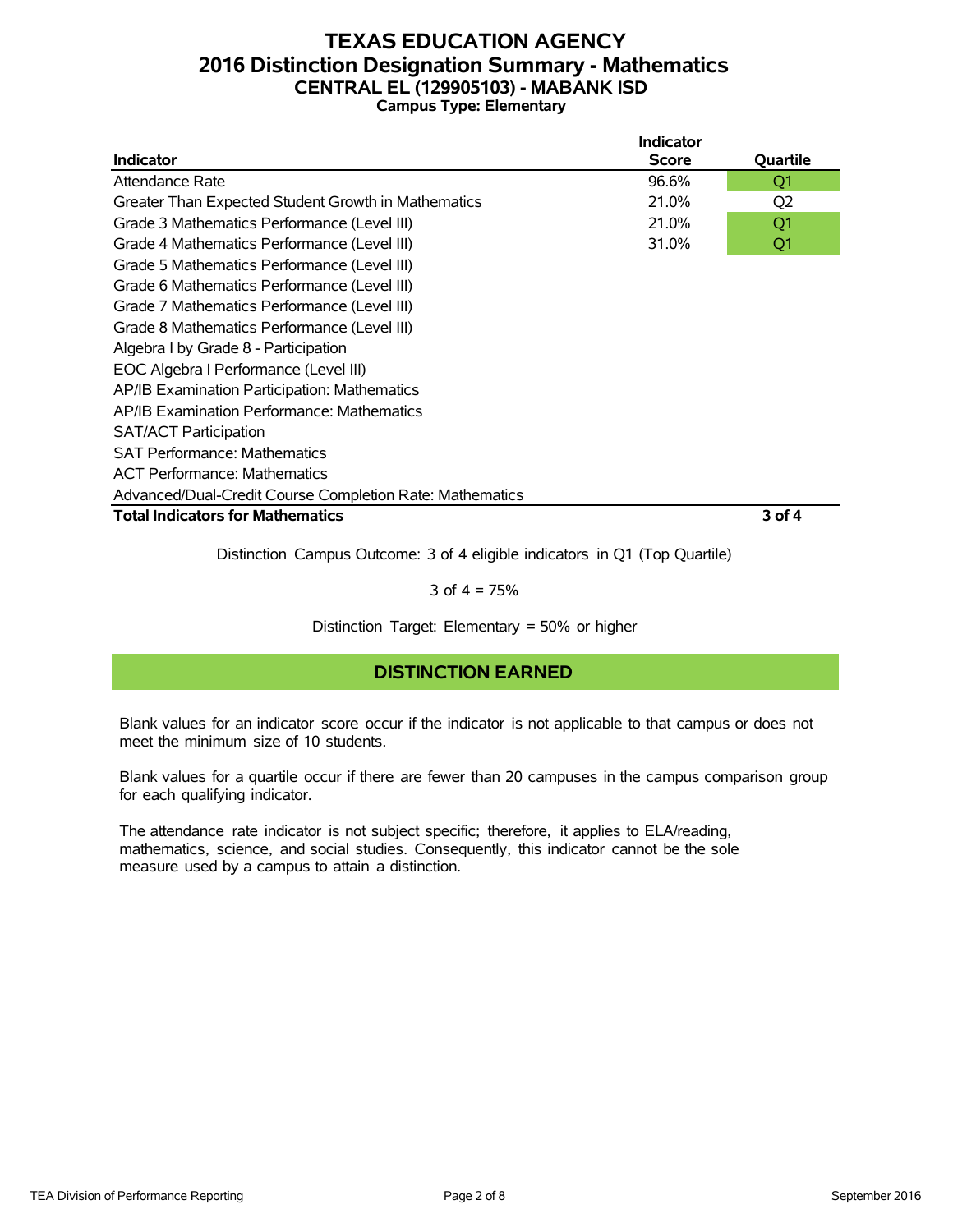## **TEXAS EDUCATION AGENCY 2016 Distinction Designation Summary - Science CENTRAL EL (129905103) - MABANK ISD Campus Type: Elementary**

This campus is not eligible for this Distinction Designation. See the 2016 Accountability Manual for more information.

### **NOT ELIGIBLE**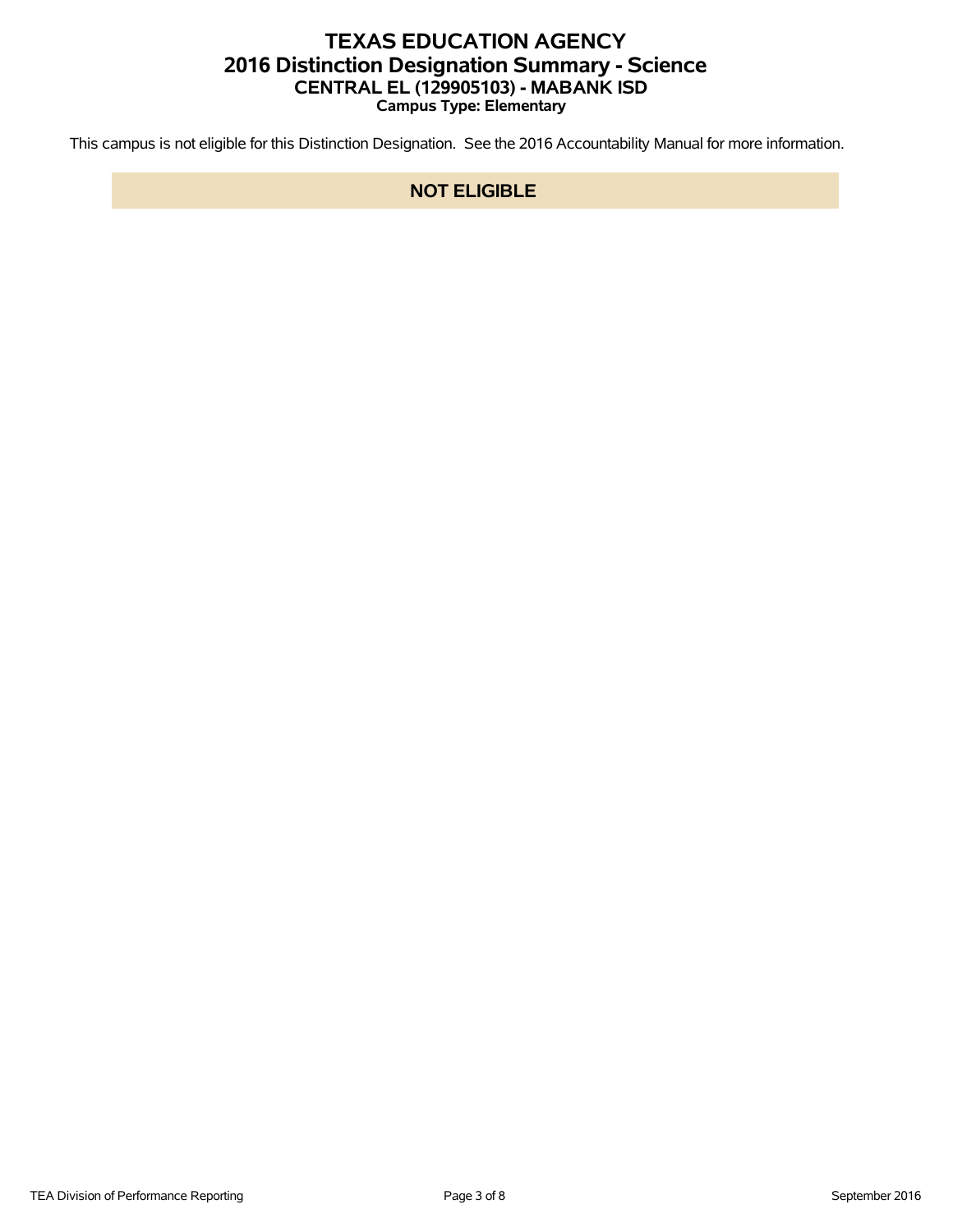## **TEXAS EDUCATION AGENCY 2016 Distinction Designation Summary - Social Studies CENTRAL EL (129905103) - MABANK ISD Campus Type: Elementary**

This campus is not eligible for this Distinction Designation. See the 2016 Accountability Manual for more information.

### **NOT ELIGIBLE**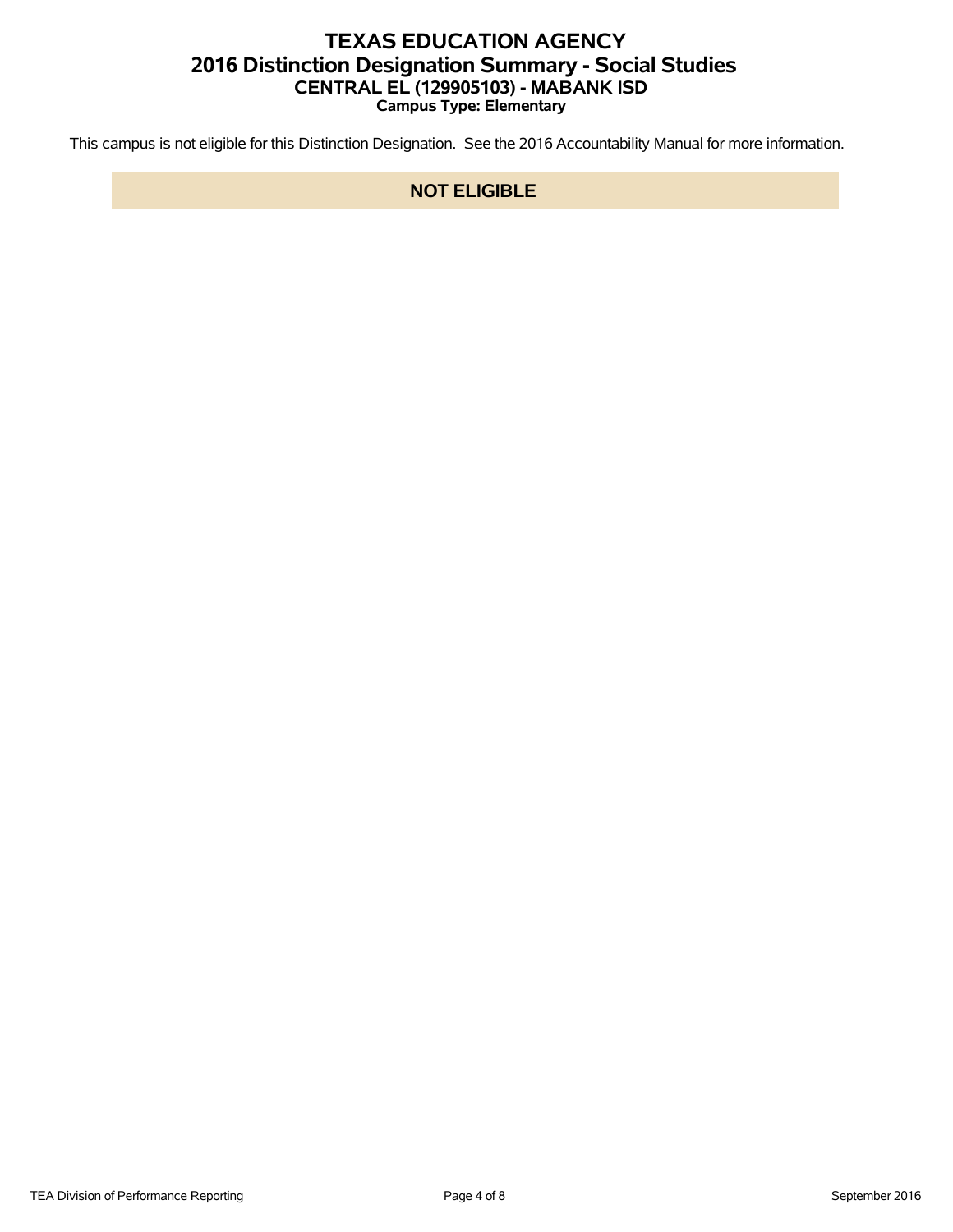### **TEXAS EDUCATION AGENCY 2016 Distinction Designation Summary - Top 25% in Student Progress CENTRAL EL (129905103) - MABANK ISD Campus Type: Elementary**

**Index 2**

|                                               |                           | muex z       |
|-----------------------------------------------|---------------------------|--------------|
| <b>Campus Name</b>                            | <b>District Name</b>      | <b>Score</b> |
| 1 BRAUCHLE EL (015915150)                     | <b>NORTHSIDE ISD</b>      | 56           |
| 2 CROSS TIMBERS EL (220915108)                | <b>AZLE ISD</b>           | 53           |
| 3 ROLLING HILLS EL (188902101)                | <b>RIVER ROAD ISD</b>     | 49           |
| 4 FAIRVIEW EL (091906105)                     | <b>SHERMAN ISD</b>        | 48           |
| 5 NORTHSIDE EL (084906104)                    | <b>TEXAS CITY ISD</b>     | 48           |
| 6 HOWE EL (091905101)                         | <b>HOWE ISD</b>           | 46           |
| 7 MT VERNON EL (080901103)                    | <b>MOUNT VERNON ISD</b>   | 46           |
| 8 WINNSBORO EL (250907103)                    | <b>WINNSBORO ISD</b>      | 45           |
| 9 O M ROBERTS EL (020905109)                  | <b>BRAZOSPORT ISD</b>     | 43           |
| 10 EMILE EL (011901101)                       | <b>BASTROP ISD</b>        | 42           |
| 11 HOOKS EL (019902102)                       | <b>HOOKS ISD</b>          | 42           |
| 12 PINE FOREST EL (181907101)                 | <b>VIDOR ISD</b>          | 41           |
| <b>CENTRAL EL (129905103)</b>                 | <b>MABANK ISD</b>         | 40           |
| 13 GOSHEN CREEK EL (184902109)                | <b>SPRINGTOWN ISD</b>     | 40           |
| 14 HARDIN EL (146904102)                      | <b>HARDIN ISD</b>         | 39           |
| 15 HUGHES SPRINGS EL (034903101)              | <b>HUGHES SPRINGS ISD</b> | 39           |
| 16 BRENHAM EL (239901102)                     | <b>BRENHAM ISD</b>        | 38           |
| 17 EAGLE HEIGHTS EL (220915102)               | <b>AZLE ISD</b>           | 38           |
| 18 J K HILEMAN EL (034907101)                 | QUEEN CITY ISD            | 38           |
| 19 OAK FOREST EL (181907103)                  | <b>VIDOR ISD</b>          | 38           |
| 20 RICARDO EL (137902101)                     | <b>RICARDO ISD</b>        | 38           |
| 21 ATLANTA EL (034901106)                     | ATLANTA ISD               | 37           |
| 22 FLOUR BLUFF EL (178914101)                 | FLOUR BLUFF ISD           | 37           |
| 23 PALMER EL (070910101)                      | <b>PALMER ISD</b>         | 37           |
| 24 VIDOR EL (181907102)                       | <b>VIDOR ISD</b>          | 37           |
| 25 DEER CREEK EL (220912103)                  | <b>CROWLEY ISD</b>        | 35           |
| 26 HUNTSVILLE EL (236902106)                  | <b>HUNTSVILLE ISD</b>     | 33           |
| 27 CROCKETT EL (117901105)                    | <b>BORGER ISD</b>         | 32           |
| 28 GILBERT J MIRCOVICH ELEMENTARY (205903104) | <b>INGLESIDE ISD</b>      | 32           |
| 29 LAMAR EL (091903113)                       | <b>DENISON ISD</b>        | 32           |
| 30 NEW DEAL EL (152902101)                    | NEW DEAL ISD              | 32           |
| 31 ROOSEVELT-WILSON EL (084906105)            | <b>TEXAS CITY ISD</b>     | 32           |
| 32 SPRINGTOWN EL (184902106)                  | <b>SPRINGTOWN ISD</b>     | 32           |
| 33 BESS RACE EL (220912101)                   | <b>CROWLEY ISD</b>        | 31           |
| 34 CENTRAL EL (003907102)                     | <b>CENTRAL ISD</b>        | 31           |
| 35 HUGHES ROAD EL (084901106)                 | <b>DICKINSON ISD</b>      | 30           |
| 36 J B STEPHENS EL (025901101)                | <b>BANGS ISD</b>          | 30           |
| 37 EARNEST O WOODS INT (234907101)            | <b>WILLS POINT ISD</b>    | 29           |
| 38 SULPHUR SPRINGS EL (112901108)             | SULPHUR SPRINGS ISD       | 29           |
| 39 SAMUEL HOUSTON EL (236902103)              | <b>HUNTSVILLE ISD</b>     | 27           |
| 40 PLEASANTON EL (007905103)                  | <b>PLEASANTON ISD</b>     | 25           |
|                                               |                           |              |

Top 25% in Student Progress Target = Index 2 Score of 42

#### **NO DISTINCTION EARNED**

Blank values for an Index 2 Score occur if the indicator is not applicable to that campus or does not meet the minimum size of 10.

Where Index 2 scores are identical the campuses are listed alphabetically by campus name.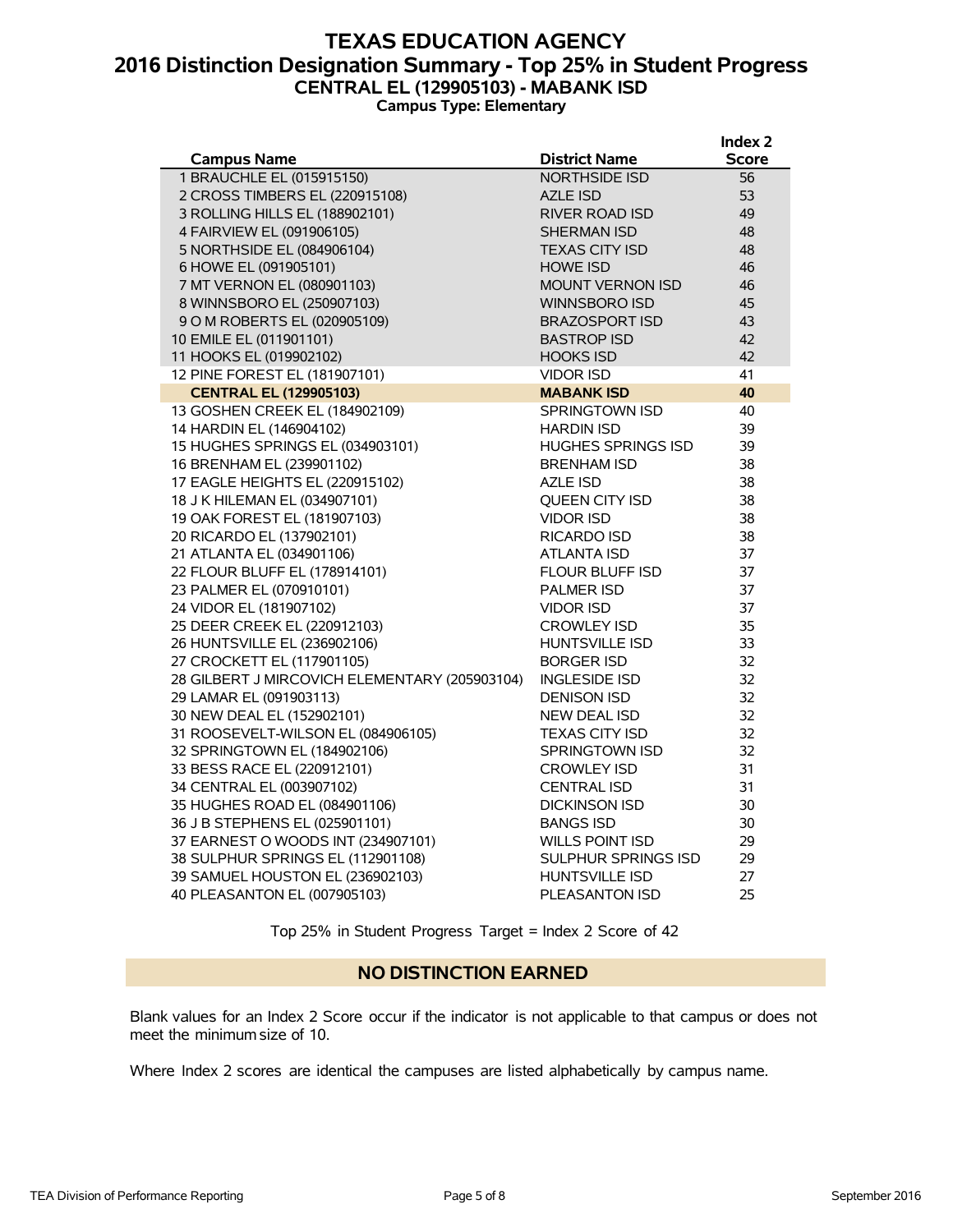### **TEXAS EDUCATION AGENCY 2016 Distinction Designation Summary - Top 25% in Closing Performance Gaps CENTRAL EL (129905103) - MABANK ISD Campus Type: Elementary**

|                                               |                           | Index 3      |
|-----------------------------------------------|---------------------------|--------------|
| <b>Campus Name</b>                            | <b>District Name</b>      | <b>Score</b> |
| 1 CROSS TIMBERS EL (220915108)                | <b>AZLE ISD</b>           | 58           |
| 2 WINNSBORO EL (250907103)                    | <b>WINNSBORO ISD</b>      | 52           |
| 3 HOOKS EL (019902102)                        | <b>HOOKS ISD</b>          | 49           |
| 4 BRAUCHLE EL (015915150)                     | <b>NORTHSIDE ISD</b>      | 48           |
| 5 BRENHAM EL (239901102)                      | <b>BRENHAM ISD</b>        | 48           |
| 6 RICARDO EL (137902101)                      | <b>RICARDO ISD</b>        | 48           |
| 7 O M ROBERTS EL (020905109)                  | <b>BRAZOSPORT ISD</b>     | 47           |
| <b>CENTRAL EL (129905103)</b>                 | <b>MABANK ISD</b>         | 46           |
| 8 FLOUR BLUFF EL (178914101)                  | <b>FLOUR BLUFF ISD</b>    | 45           |
| 9 FAIRVIEW EL (091906105)                     | <b>SHERMAN ISD</b>        | 44           |
| 10 ATLANTA EL (034901106)                     | <b>ATLANTA ISD</b>        | 43           |
| 11 HOWE EL (091905101)                        | <b>HOWE ISD</b>           | 43           |
| 12 CENTRAL EL (003907102)                     | <b>CENTRAL ISD</b>        | 42           |
| 13 EAGLE HEIGHTS EL (220915102)               | <b>AZLE ISD</b>           | 42           |
| 14 J B STEPHENS EL (025901101)                | <b>BANGS ISD</b>          | 42           |
| 15 J K HILEMAN EL (034907101)                 | <b>OUEEN CITY ISD</b>     | 42           |
| 16 LAMAR EL (091903113)                       | <b>DENISON ISD</b>        | 42           |
| 17 NORTHSIDE EL (084906104)                   | <b>TEXAS CITY ISD</b>     | 42           |
| 18 PINE FOREST EL (181907101)                 | <b>VIDOR ISD</b>          | 42           |
| 19 ROLLING HILLS EL (188902101)               | RIVER ROAD ISD            | 42           |
| 20 ROOSEVELT-WILSON EL (084906105)            | <b>TEXAS CITY ISD</b>     | 42           |
| 21 MT VERNON EL (080901103)                   | <b>MOUNT VERNON ISD</b>   | 41           |
| 22 PALMER EL (070910101)                      | <b>PALMER ISD</b>         | 41           |
| 23 SPRINGTOWN EL (184902106)                  | <b>SPRINGTOWN ISD</b>     | 41           |
| 24 GOSHEN CREEK EL (184902109)                | SPRINGTOWN ISD            | 40           |
| 25 NEW DEAL EL (152902101)                    | <b>NEW DEAL ISD</b>       | 40           |
| 26 GILBERT J MIRCOVICH ELEMENTARY (205903104) | <b>INGLESIDE ISD</b>      | 39           |
| 27 VIDOR EL (181907102)                       | <b>VIDOR ISD</b>          | 38           |
| 28 DEER CREEK EL (220912103)                  | <b>CROWLEY ISD</b>        | 37           |
| 29 OAK FOREST EL (181907103)                  | <b>VIDOR ISD</b>          | 37           |
| 30 HUGHES SPRINGS EL (034903101)              | <b>HUGHES SPRINGS ISD</b> | 36           |
| 31 EMILE EL (011901101)                       | <b>BASTROP ISD</b>        | 35           |
| 32 HUNTSVILLE EL (236902106)                  | <b>HUNTSVILLE ISD</b>     | 34           |
| 33 EARNEST O WOODS INT (234907101)            | <b>WILLS POINT ISD</b>    | 33           |
| 34 SULPHUR SPRINGS EL (112901108)             | SULPHUR SPRINGS ISD       | 33           |
| 35 CROCKETT EL (117901105)                    | <b>BORGER ISD</b>         | 31           |
| 36 HUGHES ROAD EL (084901106)                 | <b>DICKINSON ISD</b>      | 31           |
| 37 PLEASANTON EL (007905103)                  | PLEASANTON ISD            | 31           |
| 38 HARDIN EL (146904102)                      | <b>HARDIN ISD</b>         | 28           |
| 39 BESS RACE EL (220912101)                   | <b>CROWLEY ISD</b>        | 25           |
| 40 SAMUEL HOUSTON EL (236902103)              | <b>HUNTSVILLE ISD</b>     | 24           |
|                                               |                           |              |

Top 25% in Closing Performance Gaps Target = Index 3 Score of 43

#### **DISTINCTION EARNED**

Blank values for an Index 3 Score occur if the indicator is not applicable to that campus or does not meet the minimum size of 10.

Where Index 3 scores are identical the campuses are listed alphabetically by campus name.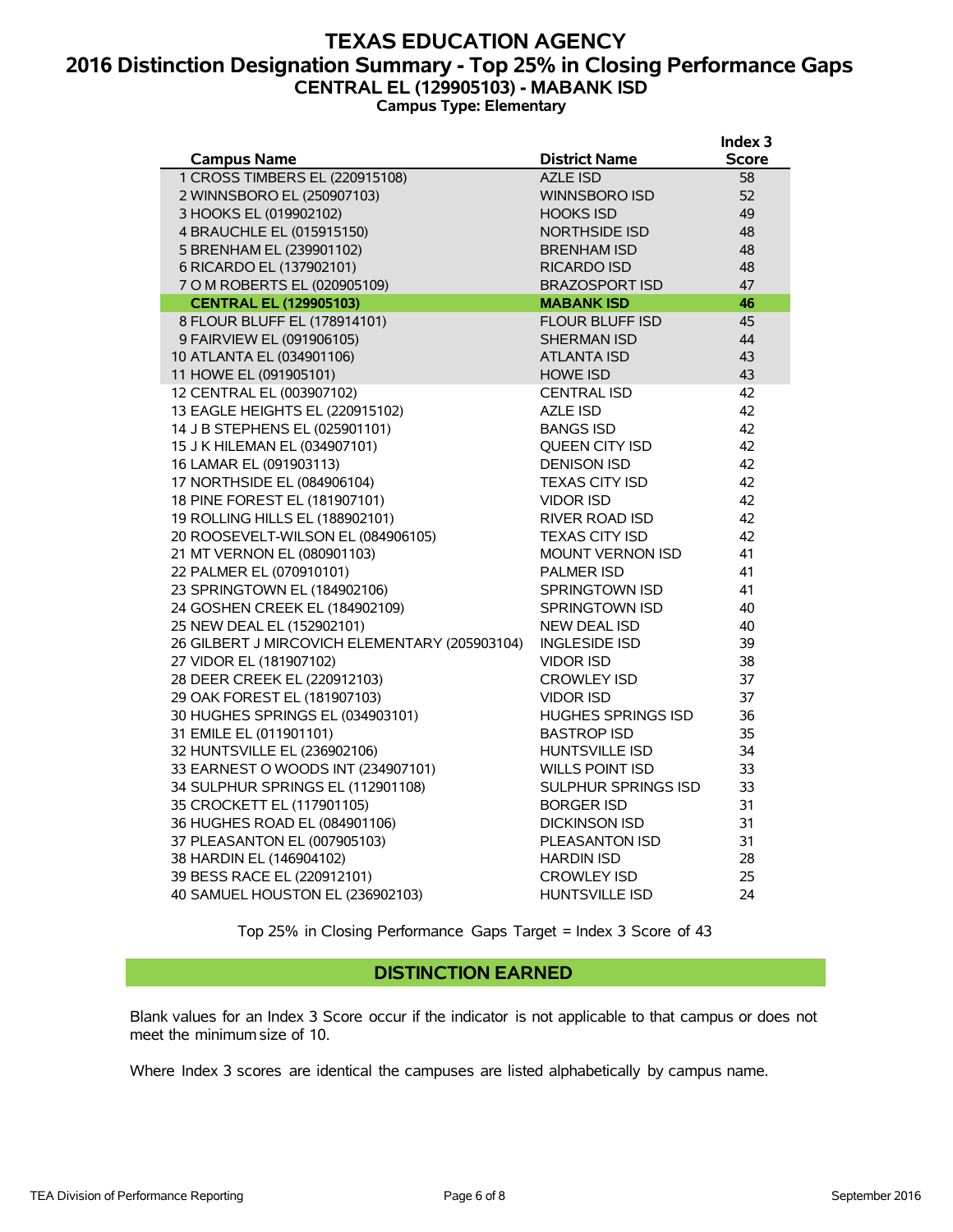# **TEXAS EDUCATION AGENCY 2016 Distinction Designation Summary - Postsecondary Readiness CENTRAL EL (129905103) - MABANK ISD**

|  |  | <b>Campus Type: Elementary</b> |
|--|--|--------------------------------|
|--|--|--------------------------------|

|                                                             | <b>Indicator</b> |          |
|-------------------------------------------------------------|------------------|----------|
| Indicator                                                   | <b>Score</b>     | Quartile |
| Index 4 - Percent at STAAR Postsecondary Readiness Standard | 43.0%            | Q1       |
| Four-Year Longitudinal Graduation Rate                      |                  |          |
| Four-Year Longitudinal Graduation Plan Rate*                |                  |          |
| College-Ready Graduates                                     |                  |          |
| Advanced/Dual-Credit Course Completion Rate: Any Subject    |                  |          |
| AP/IB Examination Performance: Any Subject                  |                  |          |
| <b>SAT/ACT Participation</b>                                |                  |          |
| <b>SAT/ACT Performance</b>                                  |                  |          |
| <b>CTE-Coherent Sequence Graduates</b>                      |                  |          |
| <b>Total Indicators for Postsecondary Readiness</b>         |                  | 1 of 1   |

Evaluation of campus outcomes: 1 of 1 eligible indicators in Q1 (Top Quartile)

#### 1 of  $1 = 100%$

Distinction Target: Elementary = 50% or higher

### **DISTINCTION EARNED**

Blank values for an indicator score occur if the indicator is not applicable to that campus or does not meet the minimum size of 10 students.

Blank values for a quartile occur if there are fewer than 20 campuses in the campus comparison group for each qualifying indicator.

\*The four-year longitudinal graduation plan rate is determined by comparing the all students RHSP/DAP rate and the all students RHSP/DAP/FHSP-E/FHSP-DLA rate. The higher of the two rates is used for distinction designations. Refer to the Index 4 Data Table for details.